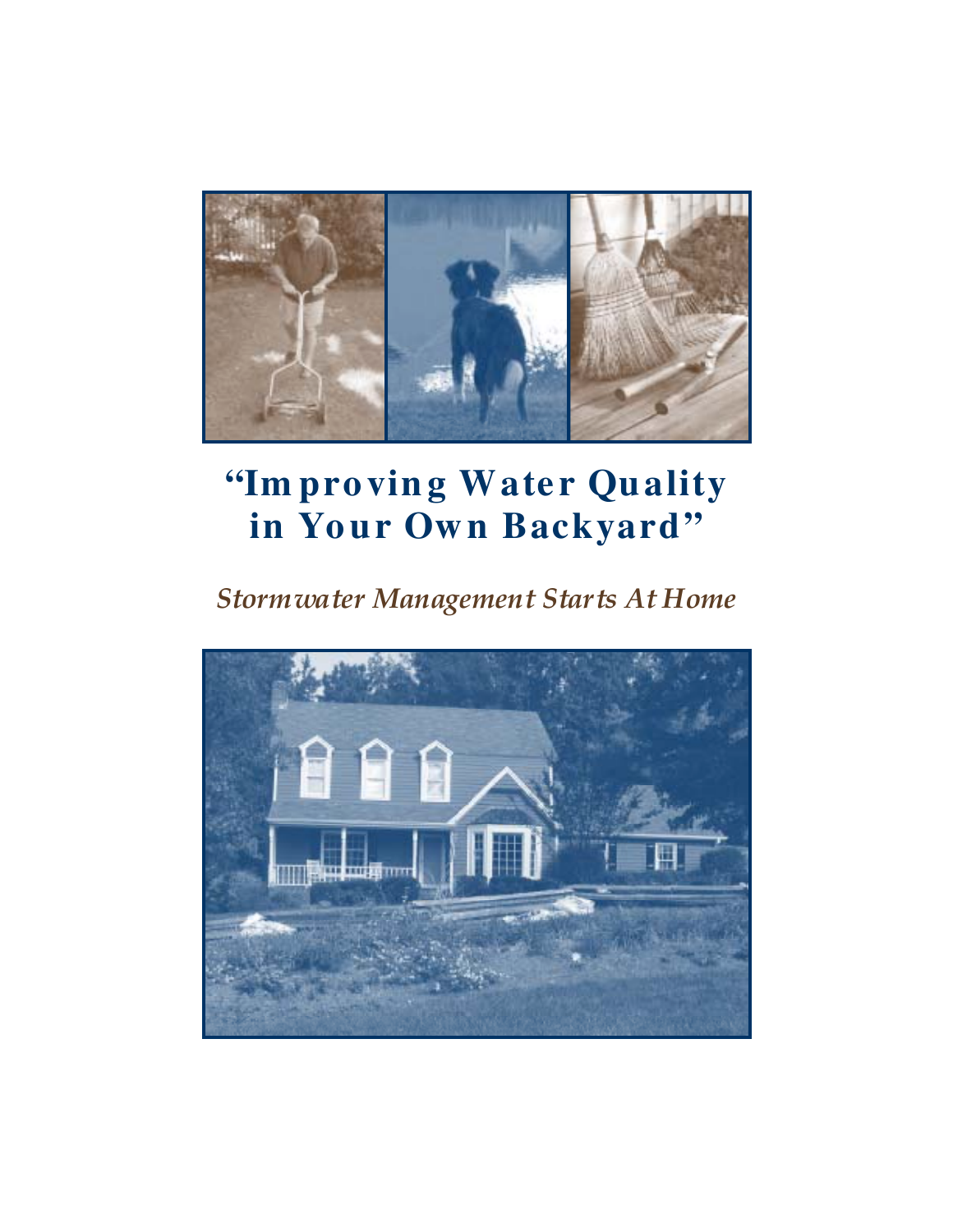# **"Improving Water Quality in Your Own Backyard"**

*Stormwater Management Starts At Home* 

# **Table of Contents**

| Household Habits and Water Quality 4                |  |
|-----------------------------------------------------|--|
|                                                     |  |
|                                                     |  |
|                                                     |  |
|                                                     |  |
|                                                     |  |
|                                                     |  |
| <b>Strategy II: Reducing Pollution in Runoff 11</b> |  |
|                                                     |  |
|                                                     |  |
|                                                     |  |
|                                                     |  |
|                                                     |  |
|                                                     |  |
|                                                     |  |
|                                                     |  |
|                                                     |  |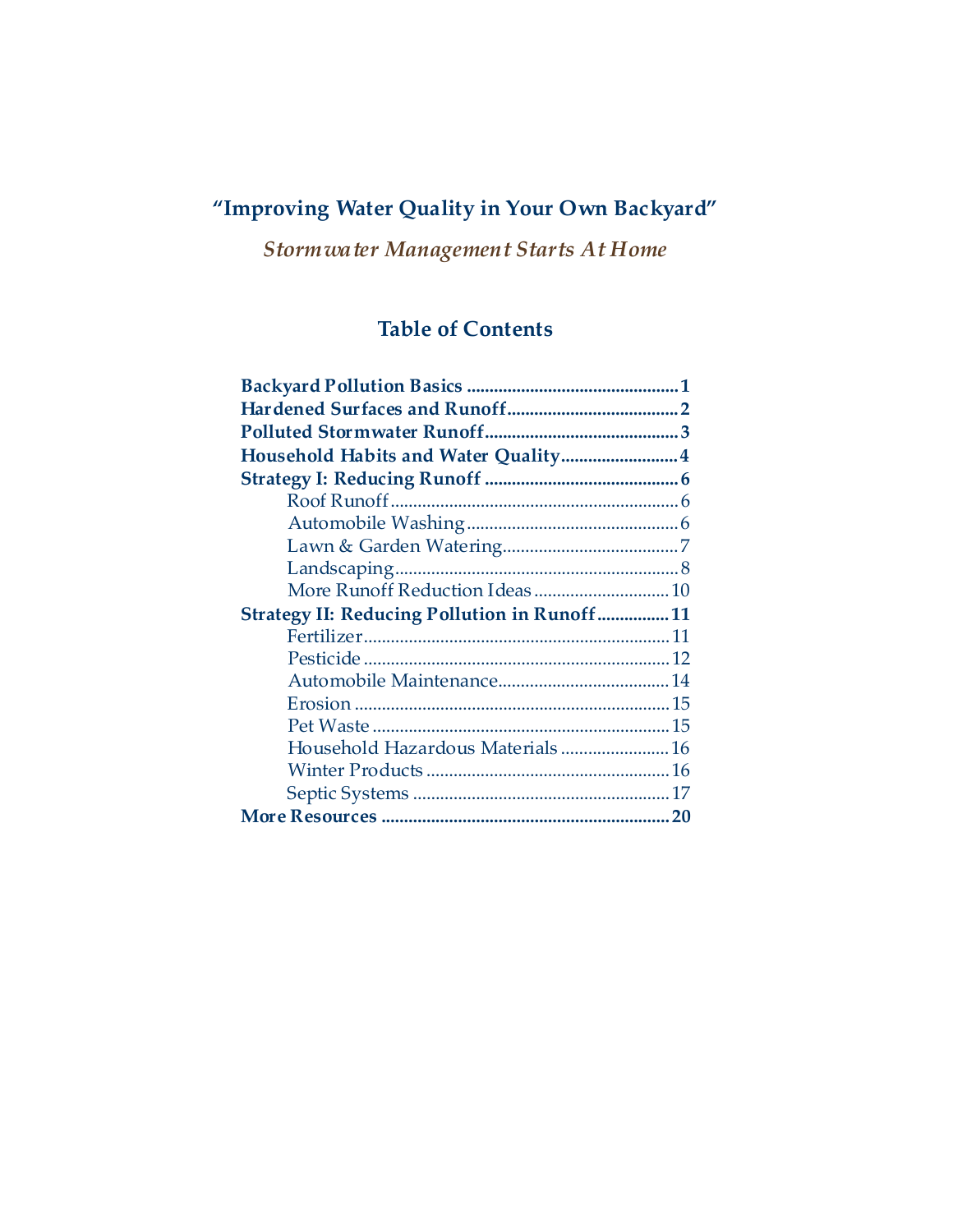# **Backyard Pollution Basics**

**W**e often think of agriculture, industries and big business when it comes to water pollution, but individuals contribute heavily to water pollution in North Carolina. We supply eroded soil, oil, pesticides,

#### G row th in NC

North Carolina's population has been doubling every 50 years forthe past200 years!W hatwill the impact of8 m illion m ore people be by 2050?

fertilizer, pet waste, trash and other contaminants, and rainwater carries them "away." While each individual's contributions to pollution may seem very small, the cumulative effect of over eight million people in North Carolina is significant.

f course, the weather is not the enemy. Rather, it is our changes to the landscape that have negative impacts. Rain that falls on land dominated by fields and forests trickles into the soil to recharge groundwater or drains slowly into rivers. In contrast, in heavily populated areas with lots of hardened surfaces such as streets, parking lots, sidewalks, roof-tops, and driveways,



this rainfall cannot seep into the ground and instead flows through pipes, ditches, or other channels directly into streams and other waters we use for swimming, fishing, and drinking. Rainfall that doesn't soak into the ground is called stormwater runoff.

## **\_\_\_\_\_\_\_\_\_\_Improving Water Quality in Your Own Backyard 1**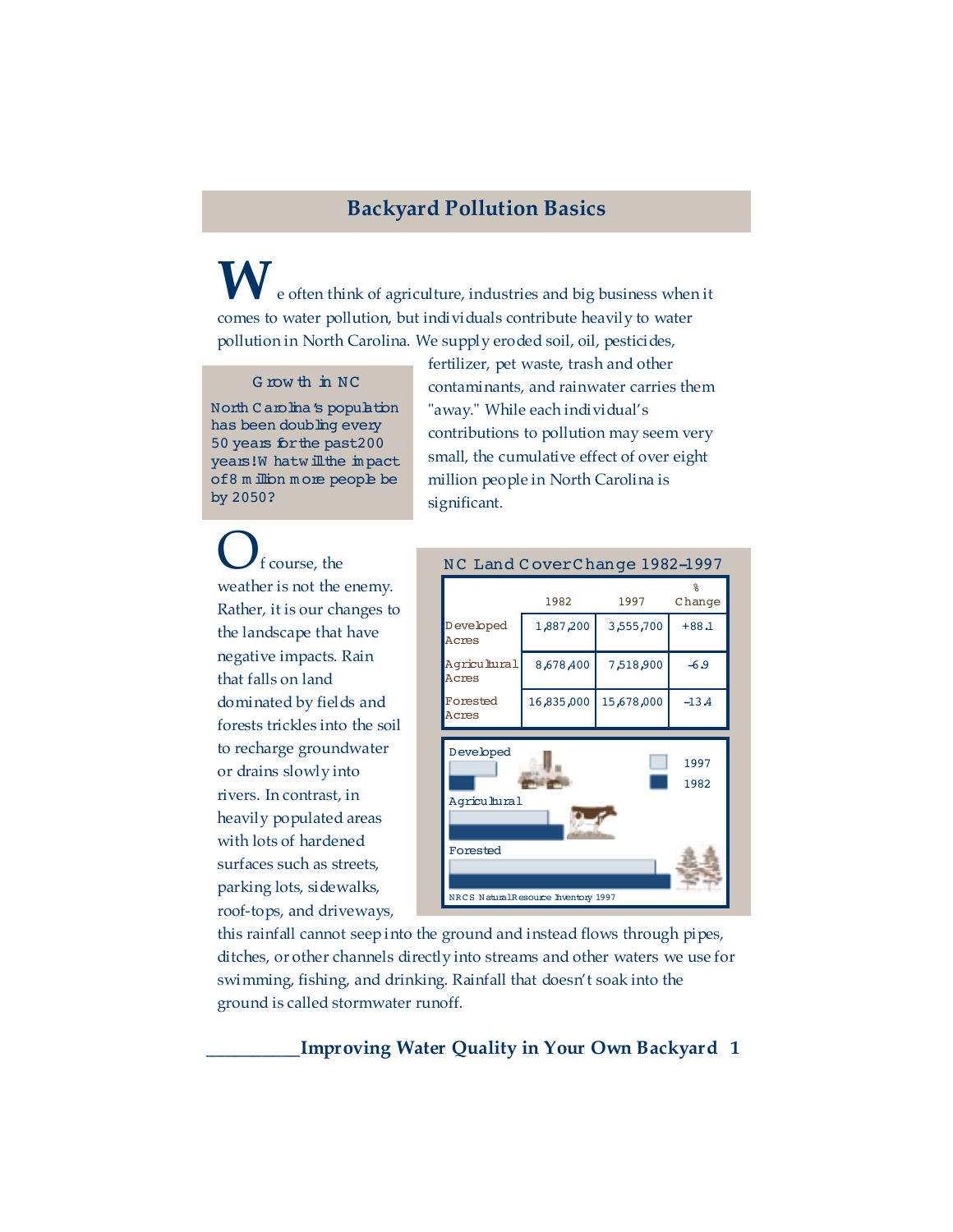# **Hardened Surfaces and Runoff**

nlike the water processed and discharged at wastewater treatment plants, stormwater flows untreated into streams, lakes and estuaries carrying pollutants it picks up along the way. Also, the pavement and gutters increase the speed and quantity of runoff, which erodes stream banks and channels, destroys fish habitat and carries sediment downstream where it may fill in reservoirs, estuaries, or cover aquatic habitat such as oyster beds.



The relationship between im pervious cover and surface runoff: Hardened surfaces in a watershed result in increased storm water runoff because the water is notable to soak into the ground. The runoff picks up pollutants as itm oves over in pervious surfaces making itm ore likely that ourwaterways will receive harm fulpollutants.

US EPA Im age

## **2 Improving Water Quality\_\_\_\_\_\_\_\_\_\_\_\_\_\_\_\_\_\_\_\_\_\_\_\_\_\_\_\_\_\_\_\_**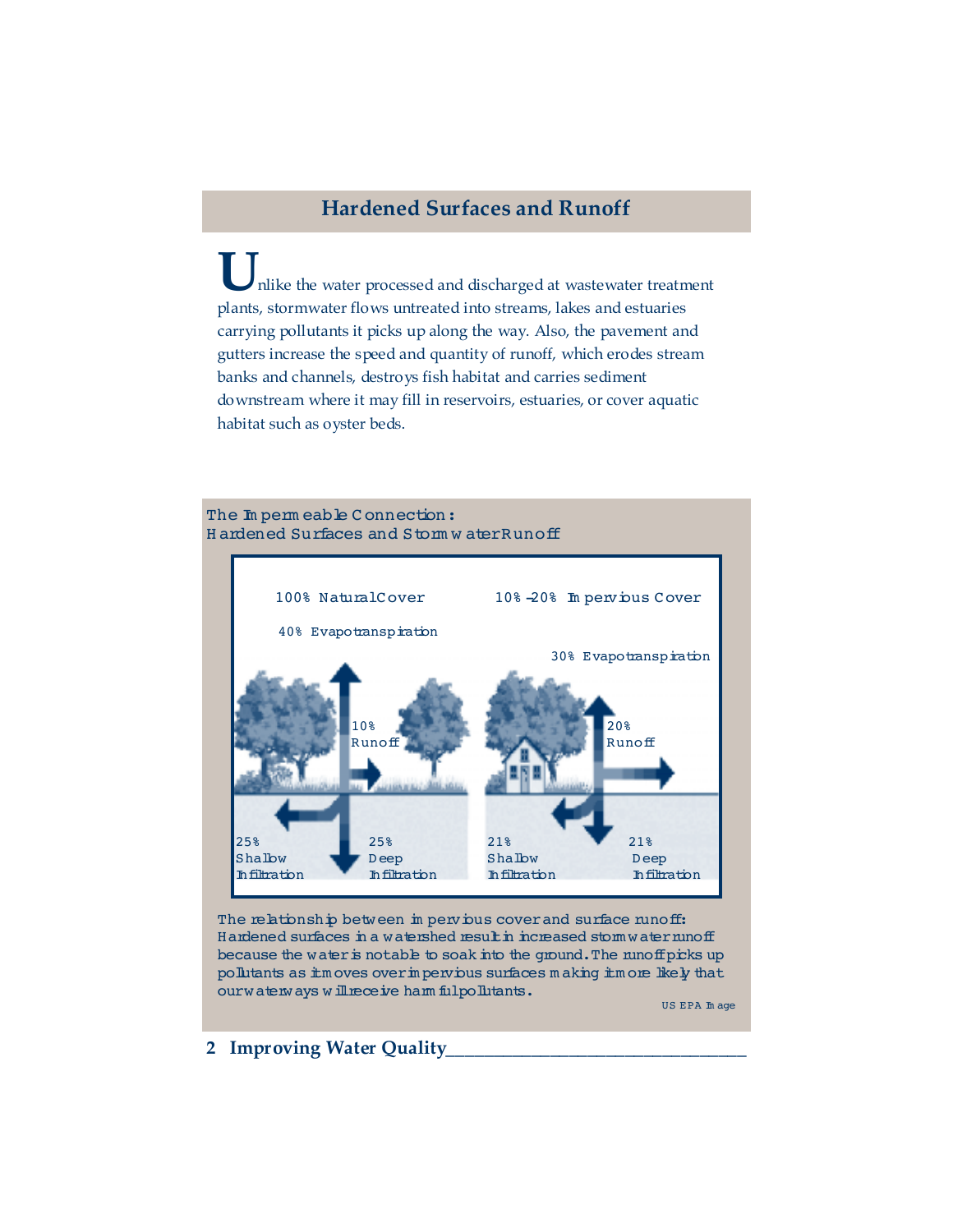## **Polluted Stormwater Runoff**

**I** n urban areas, stormwater runoff and the pollutants it carries are the primary sources of degraded water quality. Here are a few ways storm water and what it carries can cause major problems in aquatic environments:

## *Stormwater and Major Pollutants*

**Eroded soil** - Sediment can smother bottomdwelling creatures, suffocate fish and other aquatic life, block sunlight needed by aquatic plants, and bind to and carry other pollutants.

**Nutrients** - Nitrogen and phosphorus from human and animal waste, fertilizer, and detergents, are critical to plant growth. However, in excess they can overload aquatic systems causing algae blooms and fish kills.



Runofffrom streets, parking bts and homes, enters stom drains and usually flows untreated into our stream s, rivers and hkes.



### **Toxic chemicals** -

Antifreeze, motor oil, gasoline, solvents and pesticides can weaken or kill organisms and accumulate in the food chain.

**Excess stormwater flow** - The volume and speed of stormwater runoff can also be harmful, eroding stream banks, scouring stream beds, altering the temperature or salinity of receiving waters, at times even endangering aquatic life.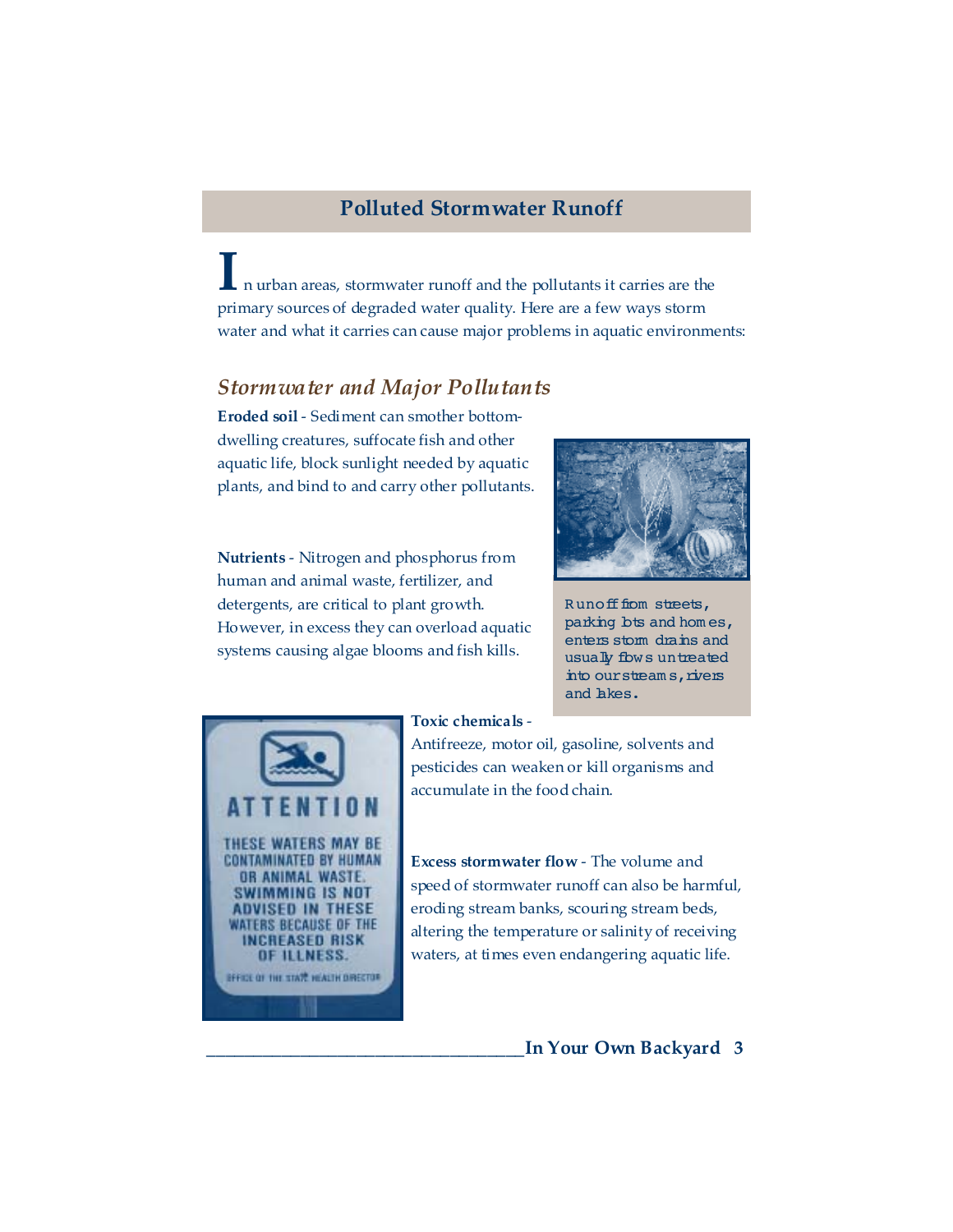# **Household Habits and Water Quality**

**T**he way we design and tend our landscapes, build and maintain our homes, and dispose of or treat our trash and other solid wastes impacts water quality. Although not everyone lives at the water's edge, all the water leaving our properties eventually ends up in a local river, lake, stream or estuary. Everyone lives in a watershed, the land draining to a body of water, and everyone depends on the cleanliness of that water.

## *Changing Household Habits*

You may be contributing to water pollution in North Carolina without even realizing it. The good news is that everyone can help improve the condition of our water. Before you exclude yourself as part of the problem, check off which of the following situations might exist at your home or apartment.

- \_\_ Leaking, overflowing or outdated septic tank
- \_\_ Vehicles that leak oil, antifreeze, transmission or brake fluid
- \_\_ Large paved areas or impervious surfaces that drain directly to streets or storm drains
- \_\_ Bare, unplanted areas from which soil erodes when it rains
- \_\_ Downspouts or drain pipes that empty water into the street or storm sewer system
- \_\_ Yard clippings, fertilizer, or pesticide left on streets and sidewalks
- \_\_ Hose used to clean driveway
- \_\_ Over watering of gardens or lawns
- \_\_ Pet or animal waste left in the street, on sidewalks or on the ground
- \_\_ Improper storage and disposal of pesticides, gasoline, oil, paint, etc.
- \_\_ Storm drain used to dispose of yard waste or chemicals
- \_\_ Lawns or gardens not fertilized deeply enough or over fertilized
- \_\_ Lack of landscaping that would allow water to infiltrate into the soil

## **4 Improving Water Quality**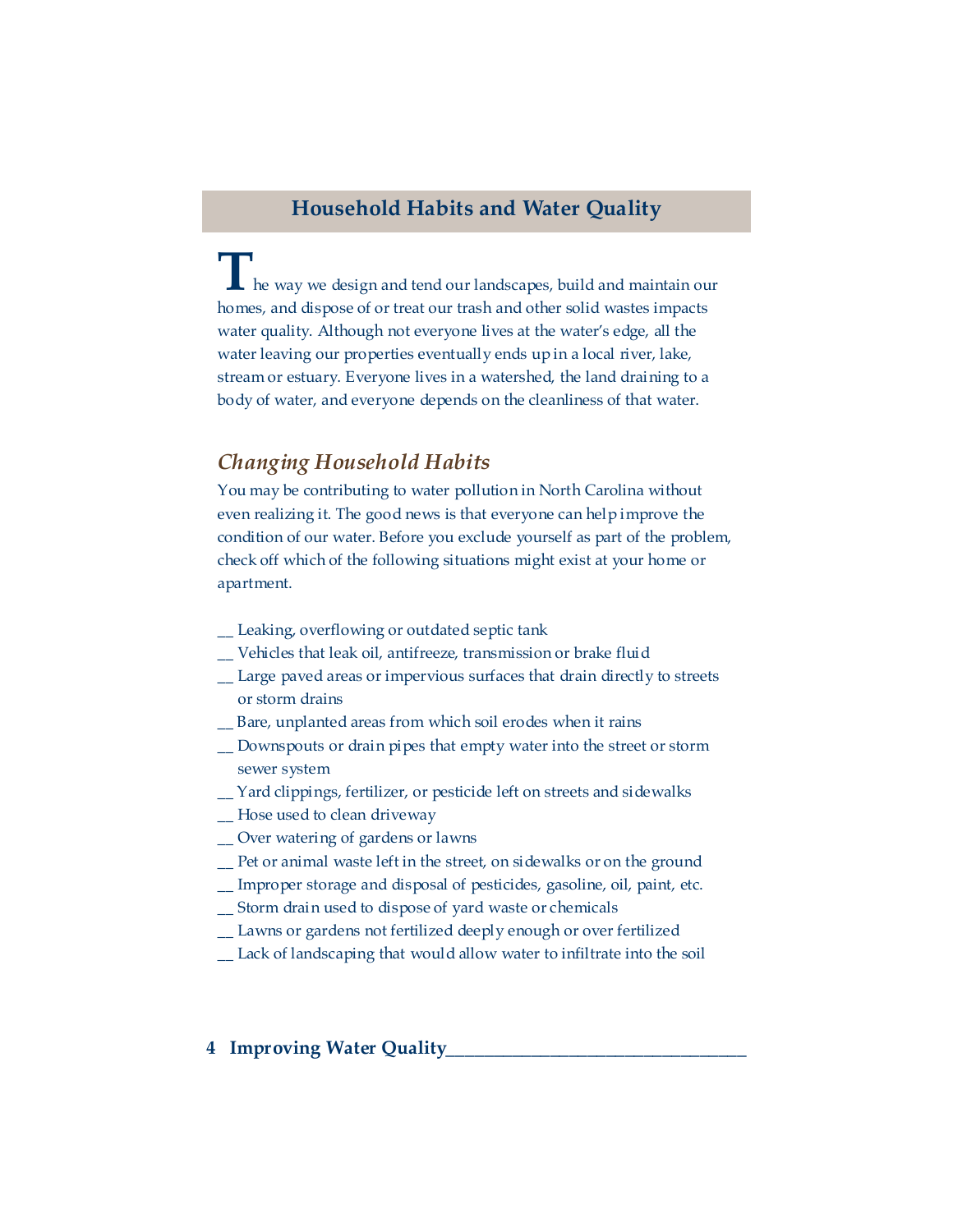## *Am I Contributing to Water Pollution at Home?*

Chances are, the answer is yes. Common building practices and activities we do around our homes can contribute to water pollution. There are specific actions you can take at your home to decrease the problem. You can adopt many practices easily and quickly, others may require more planning as you look for wiser ways to shape the landscape around your home. Attack the problem by using two major strategies – first, *reduce the volume* of your stormwater runoff and secondly, *reduce the amount of pollutants* that your runoff carries.



A re you contributing to polluted stom w ater mnoff?

Youractivities, and those of all your "watershed neighbors," can overwhelm nature's capacity to filterout pollutants. By changing a few practices, you can significantly reduce the quantity and in prove the quality ofstom water nunoff.

In form ation A lert! There are m any organizations that want to help you become a good "watershed neighbor". Websites and phone numbers of m any of these organizations are listed throughout the brochure. Contact them form one inform ation and assistance-they are ready to help!

US Bureau of Reclam ation In age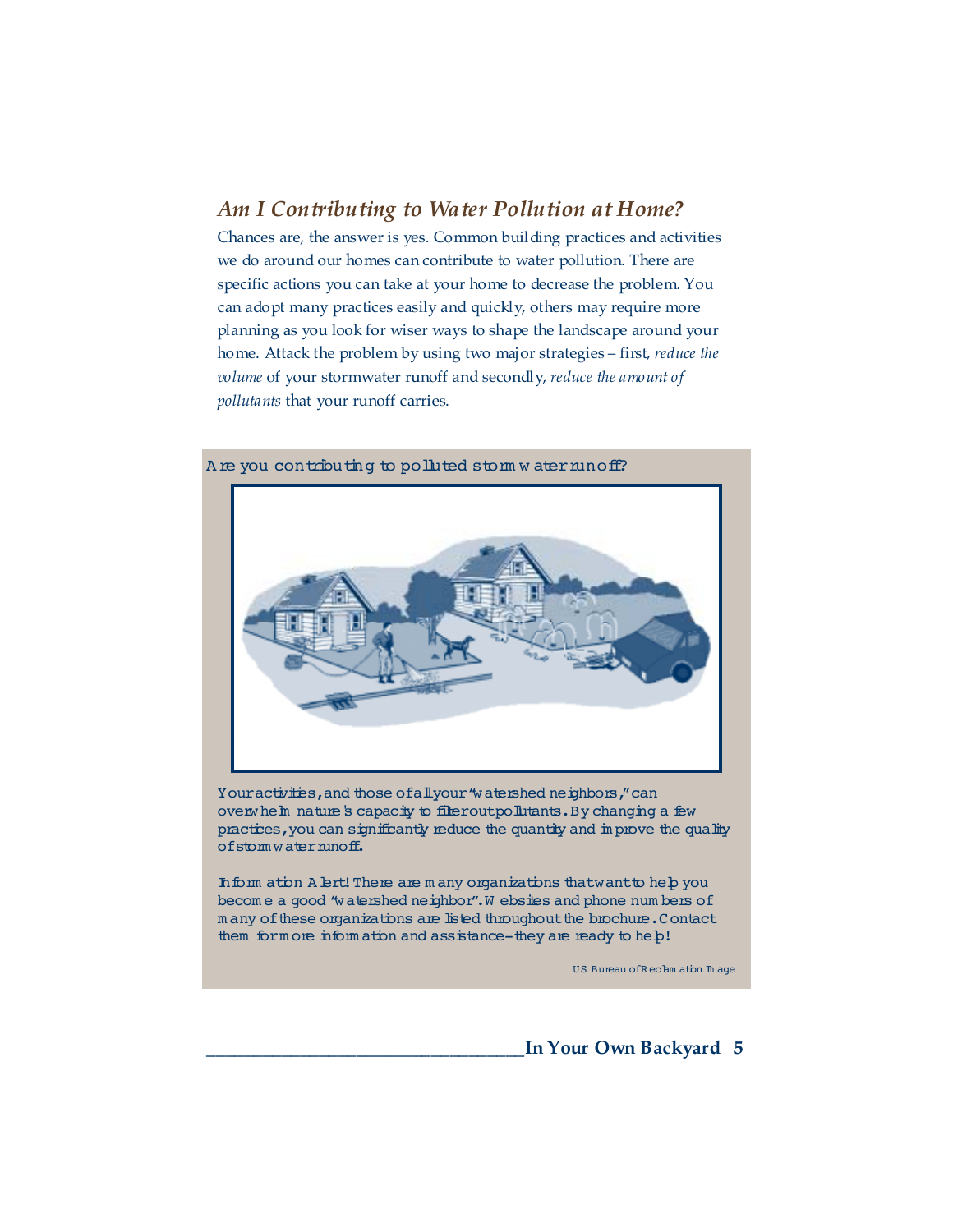# **Strategy I: Reducing Runoff**

**B**y decreasing the amount of runoff that leaves your property, you can reduce the amount of pollution that gets into streams. You'll also lessen the surges of stormwater that can erode stream banks and cause flooding.

# *How can I best manage rain that runs off my roof?*

- You can still keep your foundation dry while directing downspouts away from pavement and toward grassy, mulched or planted areas. Bonus: Decreases the need for watering these areas.
- If you don't have gutters, dig a gravel infiltration trench under the drip line. Bonus: Helps eliminate standing water on your land.
- Capture the flow from downspouts in a rain barrel or cistern; use later for watering. Bonus: Decreases your water bill and your demand for treated water supply.



Rain gardens, rain barrels, and cisterns all reduce the am ountofrunoff baving your property. The N $c$ . Cooperative Extension Service offers program s and assistance to citizens who wanta waterwise landscape. See http://www.ces.ncsu.edu/counties/

# *Where should I wash my car?*

- Park the car on the grass or on a surface that flows directly into grass. Washing on paved surfaces increases runoff; washing on bare earth increases soil erosion. Bonus: Helps water the lawn.
- Use designated car-washing facilities. Also, many apartment complexes now offer specific locations for washing vehicles that, like commercial car washes, contain oil /water separators and filtration for pollutants.

## **6 Improving Water Quality\_\_\_\_\_\_\_\_\_\_\_\_\_\_\_\_\_\_\_\_\_\_\_\_\_\_\_\_\_\_\_\_**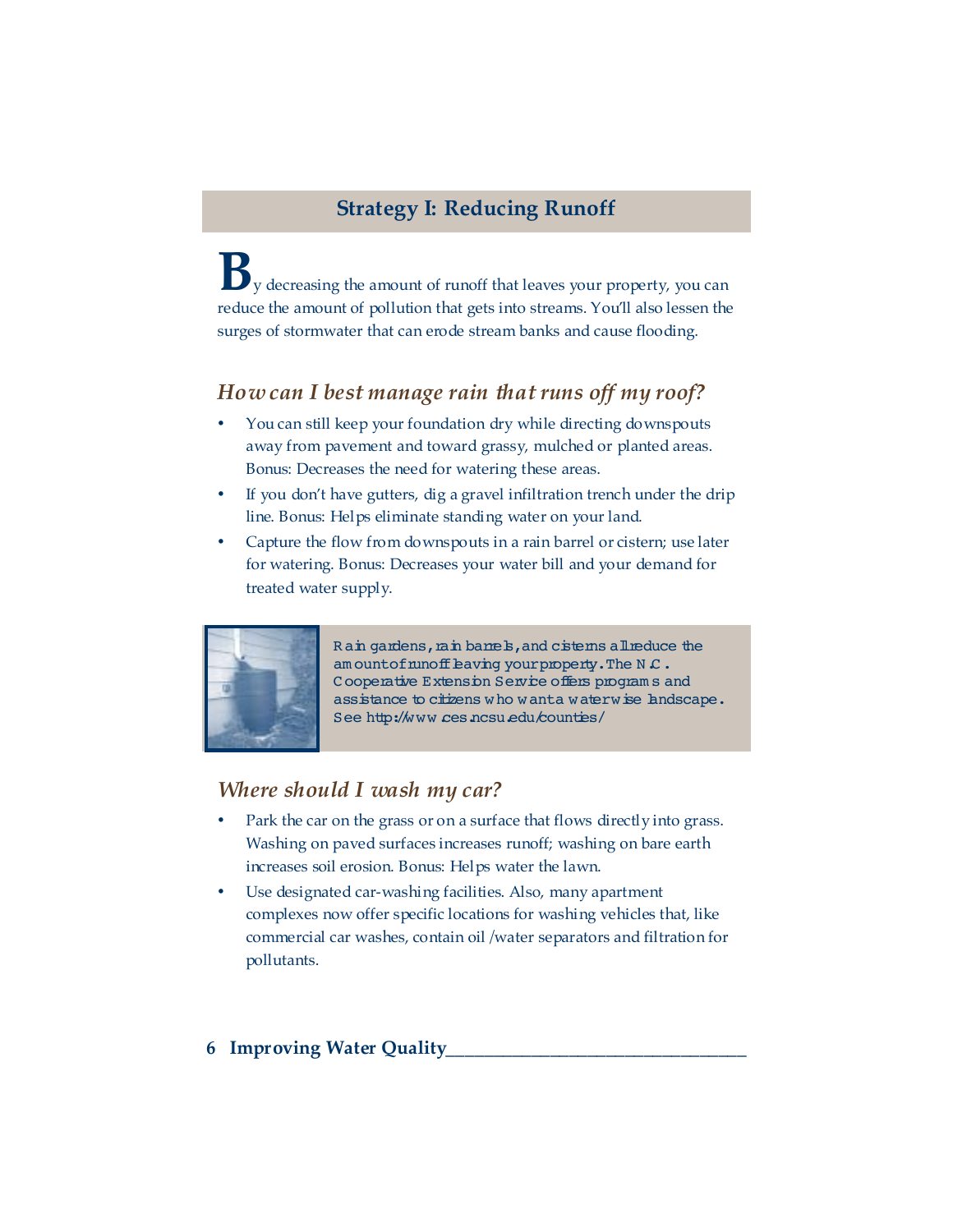- In addition, harmful detergents and other cleaning chemicals can be carried into nearby streams. So be sure to use cleansers labeled "biodegradable."
- If you wash your car at home use a bucket of soapy water first and save the hose for a final rinse.



W ashing yourcarovergrass, gravel, or otherperm eable surfaces decreases the am ountofrunoff baving your property and increases yourwaterbill savings.



# *How can I water my lawn and garden to minimize water pollution?*

Use a properly directed sprinkler or drip irrigation system instead of a hand-held hose. If you use a sprinkler, measure your application by

placing shallow containers within the field of spray. Bonus: Plants will be healthier and develop deeper root systems.

• Water thoroughly and less often. Moisten the soil four to six inches deep each time. A good rule of thumb is to apply one-half to one inch of water per week during dry spells.

W hy water the street? Directyour sprinklers to only water the lawn.



- Avoid watering sidewalks and streets.
- Water in early morning or late evening when coolest.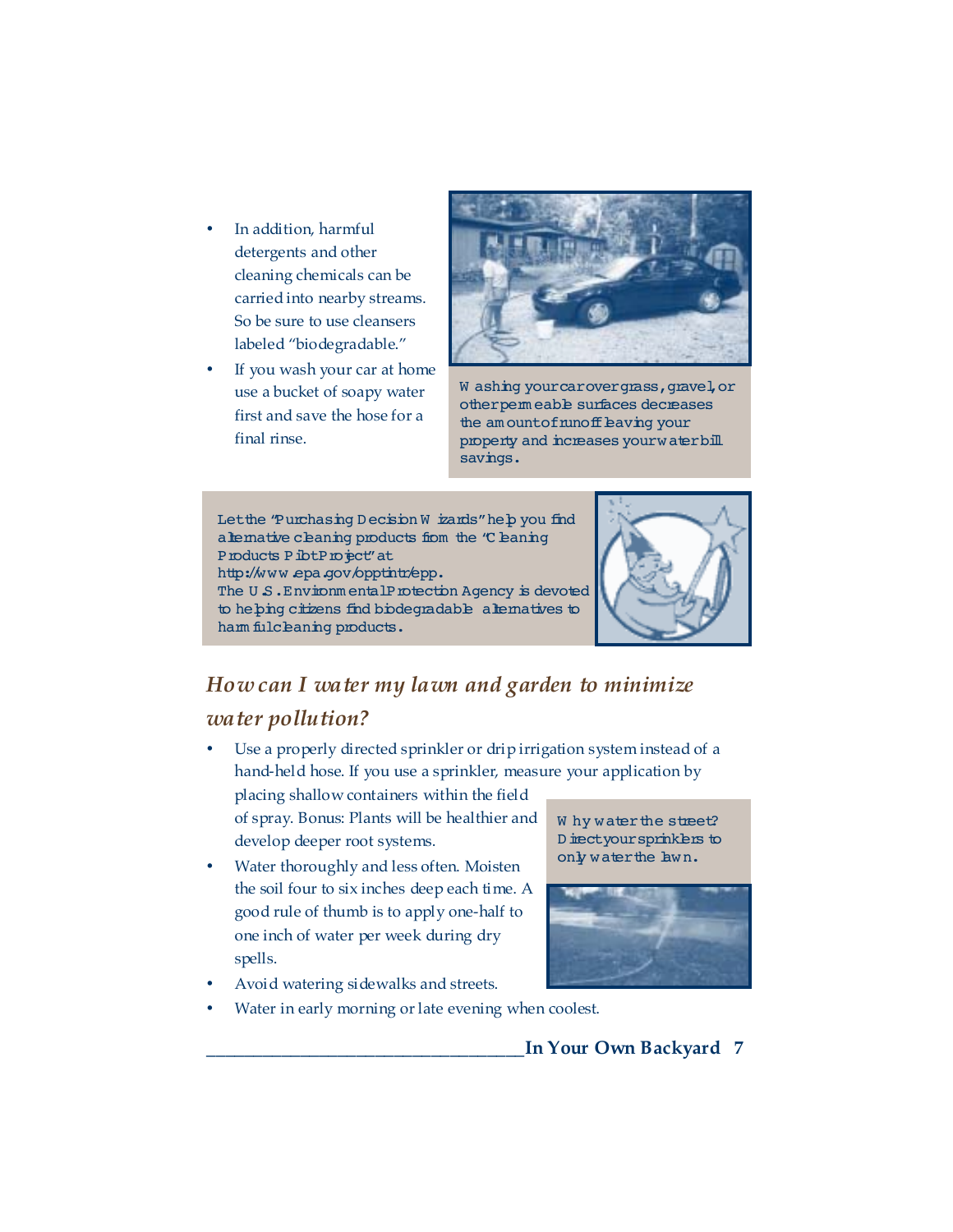# *What landscaping techniques can I use to retain as much rainwater as possible?*

- Leave grass higher (remove no more than a third of the blade length at a time) and mow more frequently to retain more water and have a healthier lawn.
- Leave clippings on lawn to keep it fertile and moist. Grass clippings are 75 to 85 percent water and rich in nitrogen. Mulching mowers are readily available in most retail outlets.
- Create raised planting beds at the lowest point of your lot and keep them mulched. They help to capture stormwater.
- Convert your lawn to a mulched landscape area with shrub and tree plantings. These layers of vegetation intercept and store rainfall and runoff better than grass alone.
- Plant shrubs and trees along the edges of ditches, creeks or ponds to create a runoff absorbing buffer between waterbodies and developed land.
- Landscape with native and drought-tolerant plants. The Cooperative Extension Service can suggest appropriate species.
- Install a rain garden, also called a bioretention garden, at the low end of your lot. These work best in Coastal Plain and Sandhills soils in North Carolina, but can be designed with drains underneath to work in Piedmont and Mountain yards. Your county Cooperative Extension Service can provide you with landscaping tips for your area.
- When grading land for home construction or access roads, keep slopes as flat as possible. If you disturb more than 1 acre, you must submit a sedimentation plan to the Division of Land Resources or designated local program. Call 919-733-4574 for more information.
- Stabilize "cut and fill" areas with ground cover vegetation or erosion control materials like wheat straw immediately after soil disturbance.
- Create terraces on slopes to let runoff infiltrate, avoid erosion and make lawn maintenance easier.

## **8 Improving Water Quality**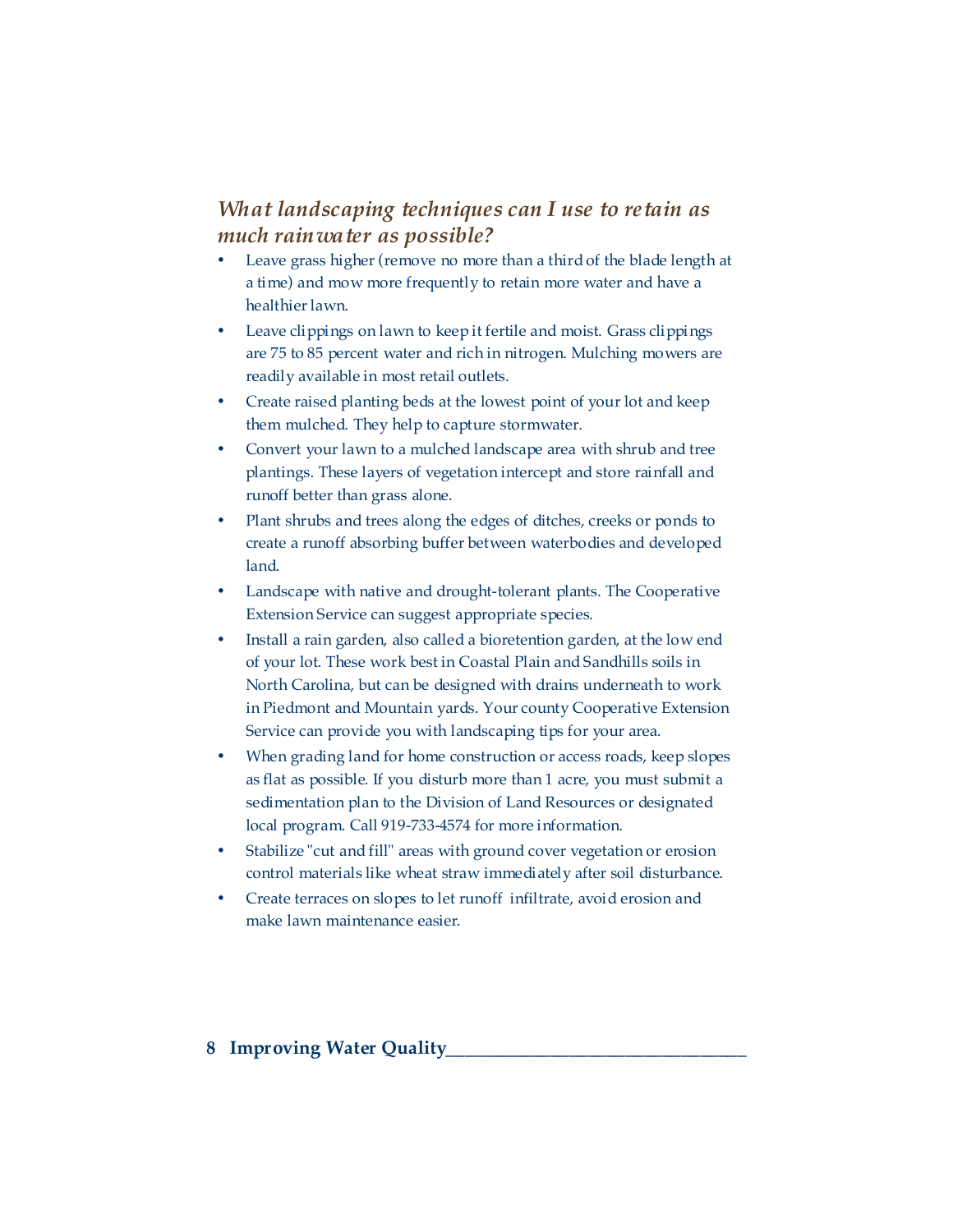## Landscaping ForW ater Quality

There is a wealth of information for homeowners interested in creating and m a intaining a landscape that is both beautifuland waterwise. Here are a few organizations thatoffer publications, on line information, and workshops:

US Environm entalProtection Agency *Green landscaping with Native Plants*  http://www.epa.gov/greenacres/

NC Cooperative Extension Service *Water Quality and Home Lawn Care*  http://www.ces.ncsu.edu/TurfFiles/pubs/wqw m 151.htm l *Lawn Care*  http://www.ces.ncsu.edu/depts/hort/consum er/hortinternet/lawnl.html *Native Tree & Shrub Fact Sheets*  http://www.ces.ncsu.edu/depts/hort/consum er/factsheets/native/indexnative

Alliance for the Chesapeake Bay A liance for the Chesapeake Bay Online Publications http://www.acb-online.org/pubs.cfm

Rain G ardens, like the one below, reduce polluted mnoffand albw forgroundwater recharge.

Native Plants used in landscaping reduce yourwaterconsum ption needs.

US EPA Im ages

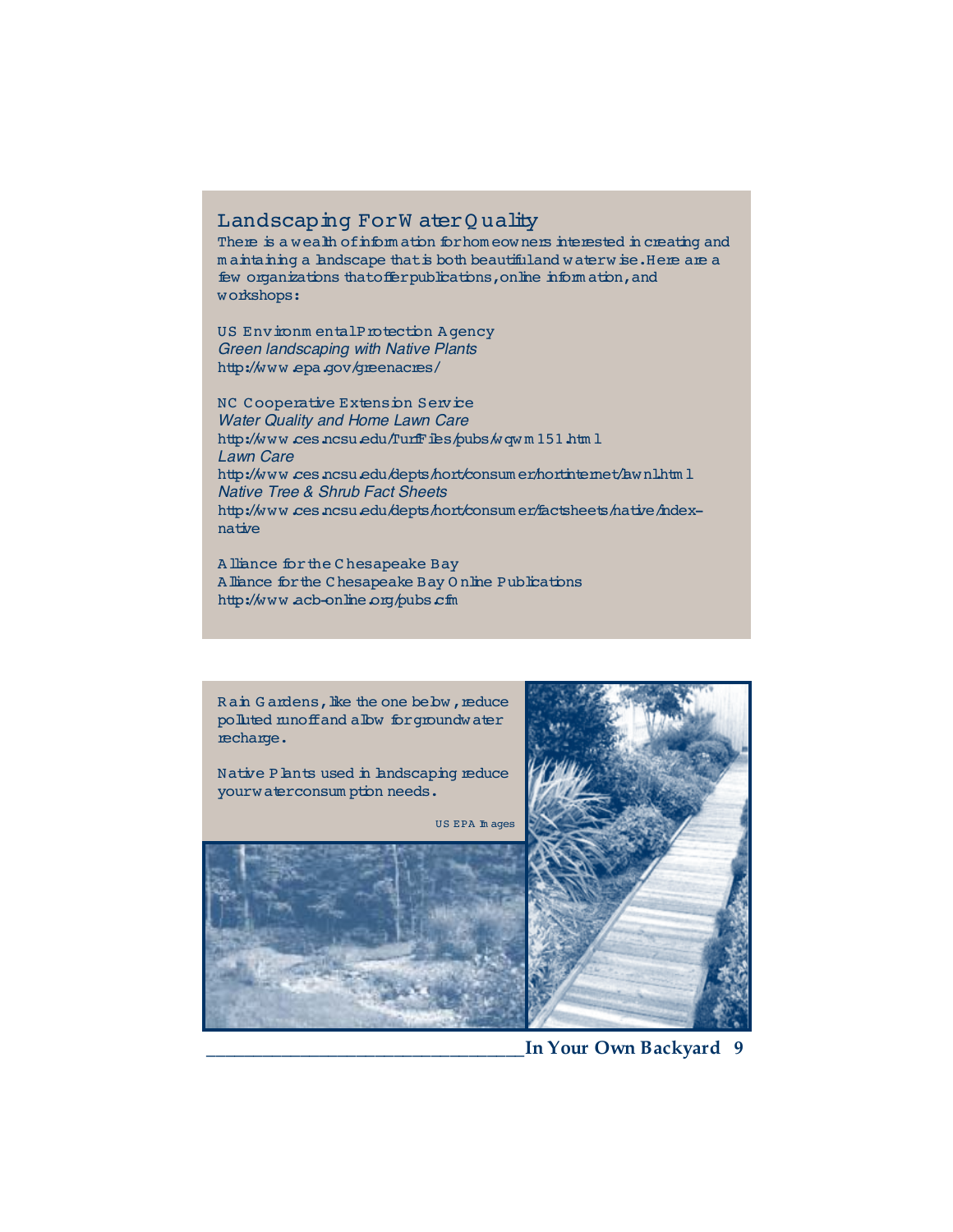

Vegetated Buffers help absorb and transform pollutants, anchor the banks to preventeros in and shade the water to enhance its ability to hold oxygen. In some areas of the state you are required to protectorm aintain riparian buffers on your property. Check the nearest regionalNCDENR office or town orcounty m anageroffice if you are unsure of requirem ents in your area.

# *In what other ways can I reduce the amount of runoff leaving my property?*

- Put a spray nozzle on your garden hose.
- Use a broom, not a hose, to remove yard debris from sidewalks and driveways.
- Sweep debris into the yard or compost pile instead of into street gutters.
- Reduce the size of paved driveways; as repairs are needed, replace with materials that can absorb rainwater. Consider interlocking pavers, gravel or leave a vegetated center.



Consider Com posting Com postcan be m ade up of branches, grass clippings, baves, and othervegetation.

- Where possible, disconnect paved surfaces from streets, redirecting runoff into the yard.
- Design new construction to allow water to soak into the ground. For instance, use decking with gaps between the boards, select porous paving material such as bricks, concrete lattice pavers, or stones. A base of sand or gravel may be necessary for proper soil drainage.

## **10 Improving Water Quality**

US EPA Im age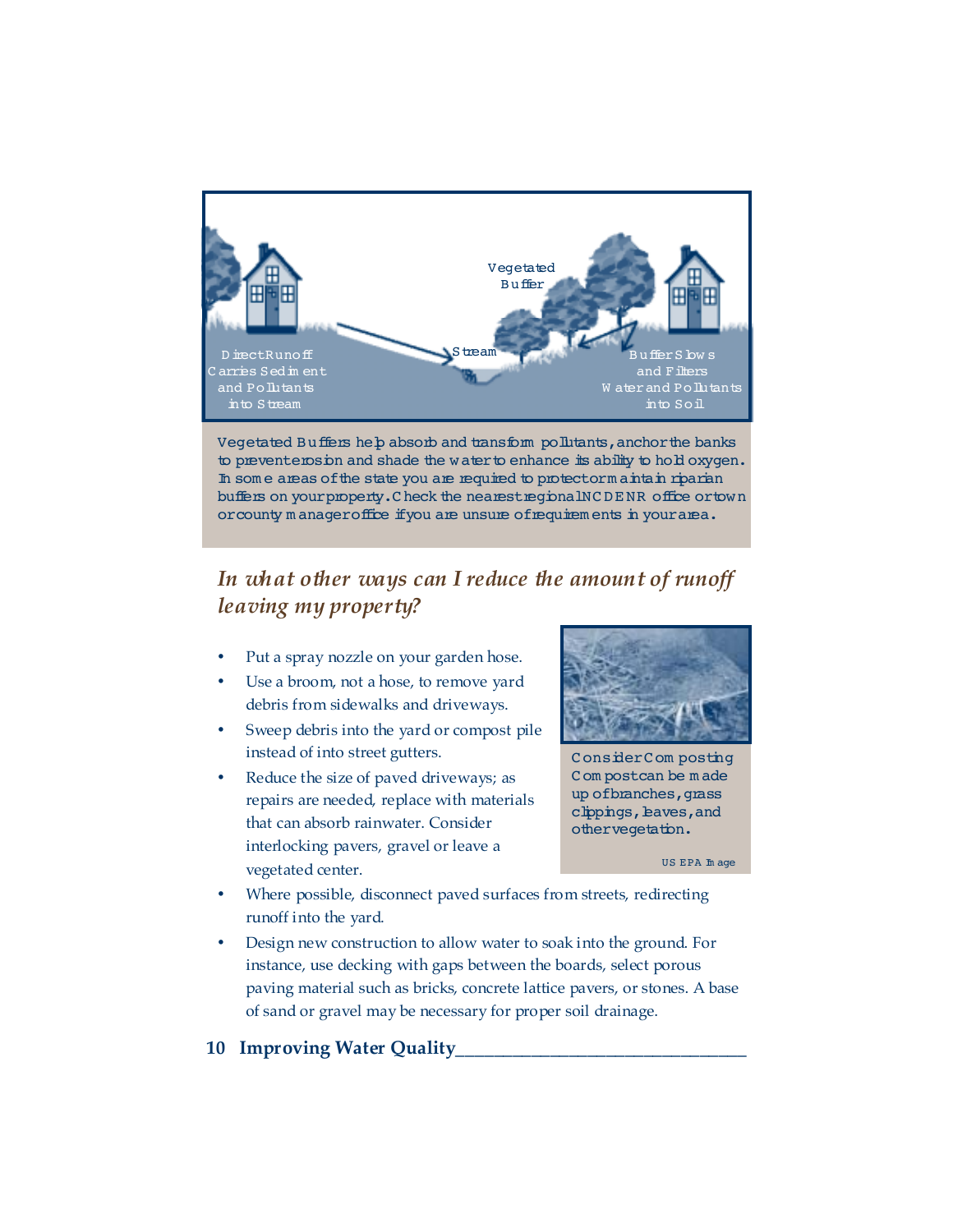# **Strategy II: Reducing Pollutants in Runoff**

utrients and soil may be good for the plants in your yard, but they can pollute our streams and rivers. Reducing the amount of contaminants at the source is the most effective way of improving the quality of stormwater runoff.

## *How can I use fertilizer most effectively?*

Nutrients in fertilizer, like nitrogen and phosphorus, can contribute to algae blooms in surrounding waters. Nitrogen is a severe problem in some watersheds. Because it is water-soluble, nitrogen is a particularly mobile nutrient that can flow through groundwater and surface runoff. The nitrogen your plants do not use will leach quickly through the soil.

### **Be smart when you use fertilizer:**

- Avoid the shotgun approach to lawn care, especially "weed and feed" products, which contain quick-release fertilizers and herbicides that may not be needed. Overuse can create unhealthy soil conditions and promote lawn disease.
- Determine how much fertilizer your plants actually need and apply only what they will use. Bonus: May save money on fertilizer purchases.
- Sweep up and remove fertilizer spilled on paved surfaces.
- Improve soil fertility before planting by adding compost and organic matter. Mix fertilizer into the soil before adding plants.
- When fertilizing in the fall, do so modestly, with a slow-release or natural (often labeled "organic") fertilizer.



Be sure to read and follow fertilizerand pesticide application instructions carefully.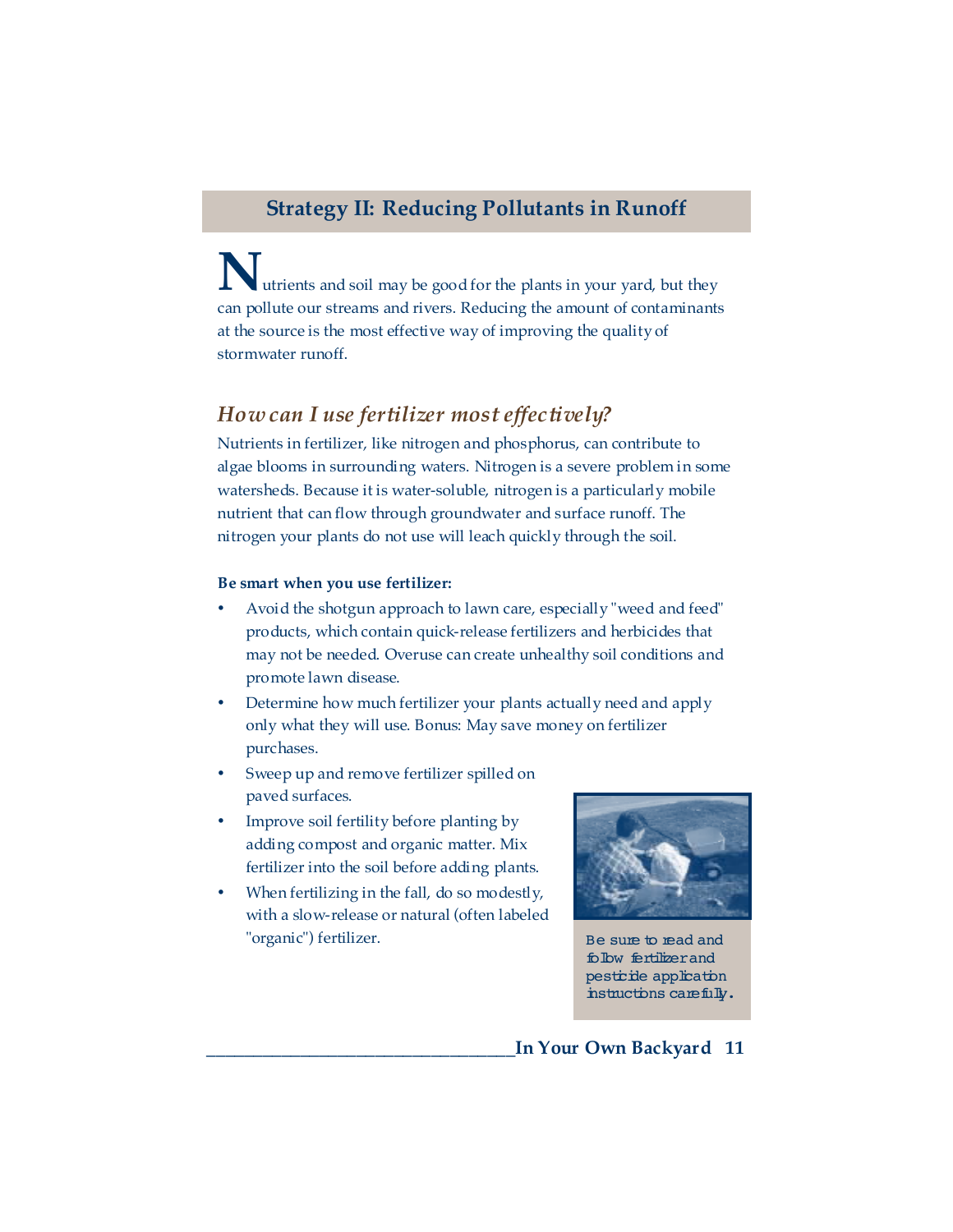#### W hoa! Too cbse to the street!

W hen applying fertilizers and pesticides, rem em berto use only the amount necessary and be carefulto avoid paved orhardened surfaces thatactas



#### expressways forpollutants into ourwater.

Sweep  $\texttt{tup!}$ Form one inform ation on how to use fertilizer wisely while protecting water quality see this North Carolina State University Publication:

> *Fertilizer Recommendations and Techniques to Maintain Landscape and Protect Water Quality*

Find itonline at http://www.bae.ncsu.edu/bae/ program s/extension/publicat.

# *How can I reduce the use of pesticides?*

Using commercial pesticides as the sole source of pest control may have short-term or lasting ill effects on the environment and human health. Before applying synthetic chemicals, consider the concept of integrated pest management (IPM). IPM is a popular, environmentally sound way to control unwanted lawn and garden pests. It involves a combination of techniques, including removing weeds and insects by hand, attracting natural predators (beneficial insects like ladybugs, praying mantises, soldier beetles and lacewings), varying planting times to avoid infestation, rotating garden crops, and selecting plants that are most resistant to disease and pests. IPM also includes applying less toxic products to control pests, such as insecticidal soaps, milky spore bacteria, dormant oil sprays or biological agents (such as the bacteria Bacillus thuringiensis or Bt) and planting native species. Native plants are adapted to your regional environment and provide some natural defense against predators. Pesticides—this includes herbicides, insecticides and fungicides—should be used as a last resort.

## **12 Improving Water Quality\_\_\_\_\_\_\_\_\_\_\_\_\_\_\_\_\_\_\_\_\_\_\_\_\_\_\_\_\_\_\_**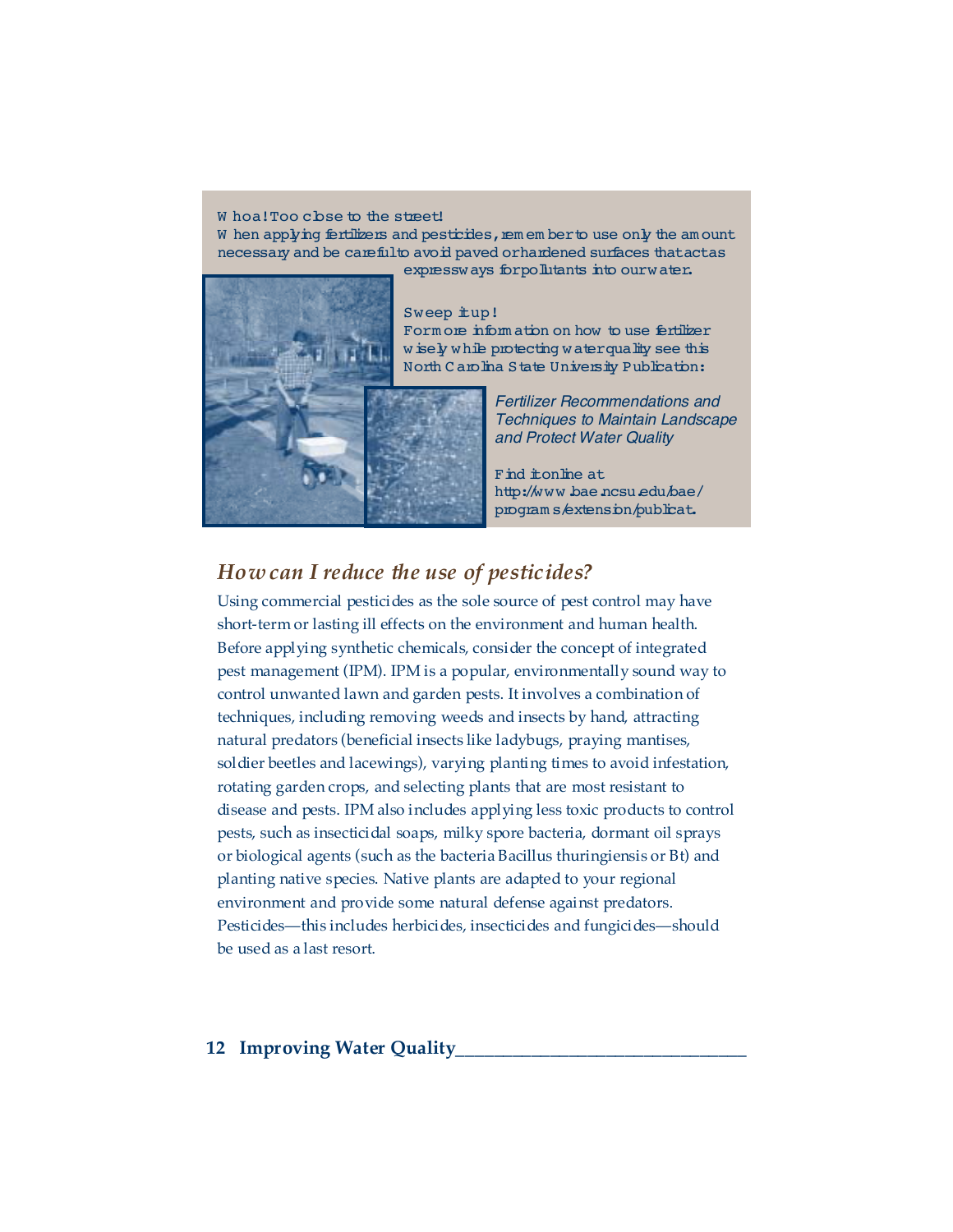## **If you must use pesticides, follow these guidelines:**

- Learn how to identify insects and their active periods so you can apply pesticides at the optimal time.
- Treat problem areas only. As an example, consider spot spraying of weeds with a hand-held sprayer instead of spreading pesticides over the entire lawn.
- Most pesticides don't discriminate; they also kill butterfly caterpillars and beneficial insects like honeybees and ladybugs.
- Don't apply on windy days or before a rainfall.
- Carefully mix and measure products according to the label. Avoid spills. Soak up liquid spills with an absorbent material like sawdust, clay-based cat litter or vermiculite.
- Calibrate spreaders or sprayers to apply the exact amount specified.
- Don't assume that if it's sold in a store, it's safe. Many chemical ingredients on the market have not been registered with the EPA.
- Control weeds in the fall.
- Buy only what you can use within two years to avoid having to dispose of any leftovers.
- Store in a dry place with lids securely in place and at least 50 feet from a well.
- Learn to live with a few insects and weeds.

For M ore Inform ation on How to W isely Control Pests Check out the EPA's Guide to Pest Controland Pesticide Safety at http://www.epa.gov/oppfead1/Publications/Cit\_G uide/citguide.pdf.

The guide also discusses how to m ake the mostofanim als that controllawn and garden pests, like the ones bebw.



The Alliance for the Chesapeake Bay has their *Integrated Pest Management: A Homeowner's Guide* online at http://www.acb-online.org/ipm.htm.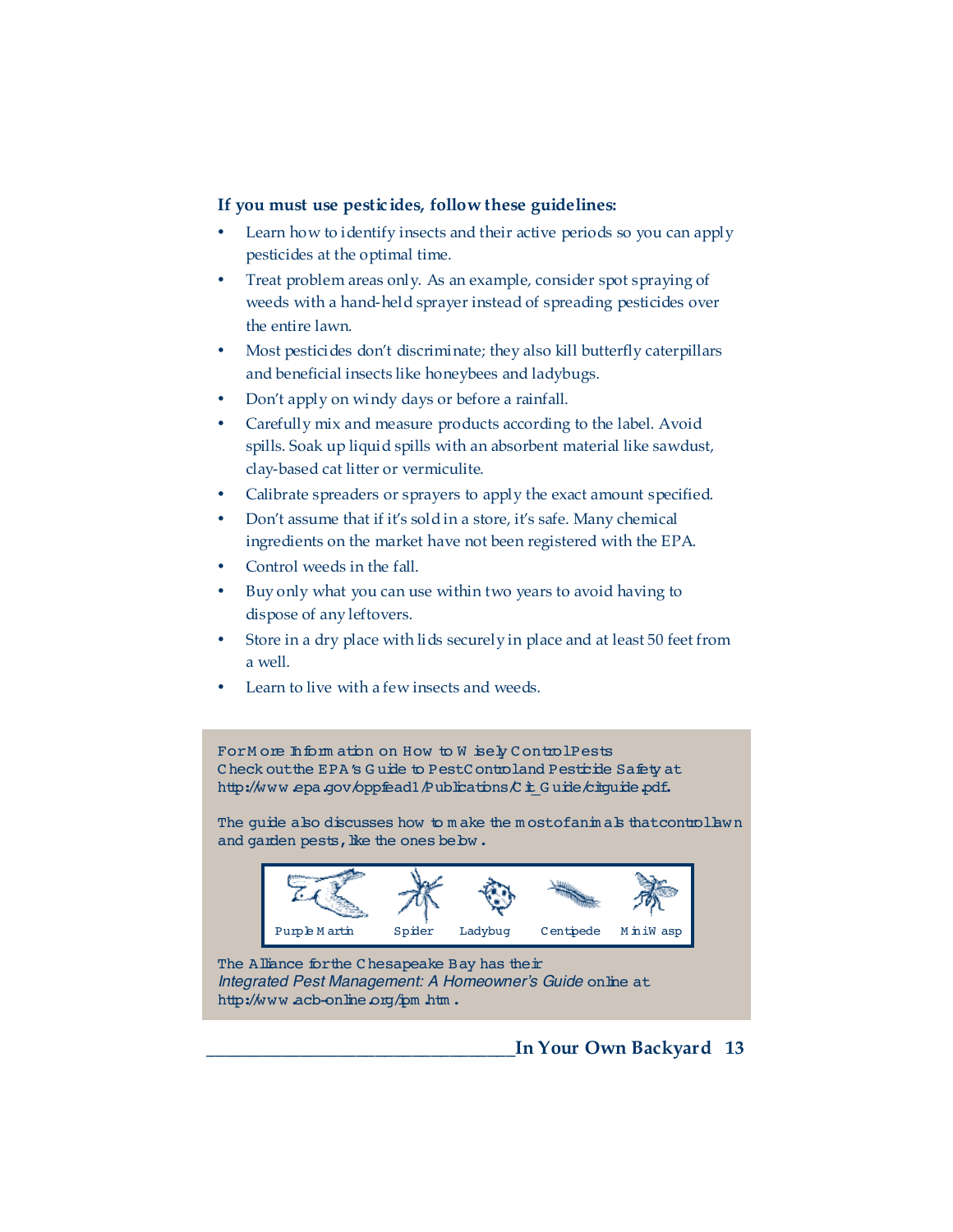# *Is it okay to maintain my automobile at home?*

Yes, as long as you practice good housekeeping. Used motor oil and other automotive fluids contain toxic chemicals and metals. Even small drips are harmful. The oil from one engine (4 to 6 quarts) can produce an oil slick of 8 acres; a single quart of oil can contaminate 1 million gallons of fresh water.

## **When maintaining your automobile at home:**

- Use pans, newspaper, carpet or cardboard scraps to catch drips.
- Clean spilled or leaked fluids from paved surfaces with absorbent material like sand, sawdust or clay-based cat litter. Sweep and discard material with household trash.
- Place used oil in containers and take to a service station, auto parts store, or household recycling collection.
- Antifreeze is poisonous to people and animals. Never pour it on the ground or in any kind of drain. Ask a local service station attendant if it can be deposited in the on-site storage drum.
- Recycle old auto batteries at the place of purchase. One car battery contains nearly 18 pounds of toxic metals and a gallon of acids.



## Don'tbe a drip!

Catch auto fluids on scrap m aterialand soak up spills and haks with sawdustorchy-based cat litter.

Contactyourcity or county for perm anentorperiodic collection sites for hazardous materials. Your county Cooperative Extension Service may also sponsora collection day.

Check with bcalautom otive repairstations to find one that recycles oil,antifreeze and old fuel.

## **14 Improving Water Quality\_\_\_\_\_\_\_\_\_\_\_\_\_\_\_\_\_\_\_\_\_\_\_\_\_\_\_\_\_\_\_**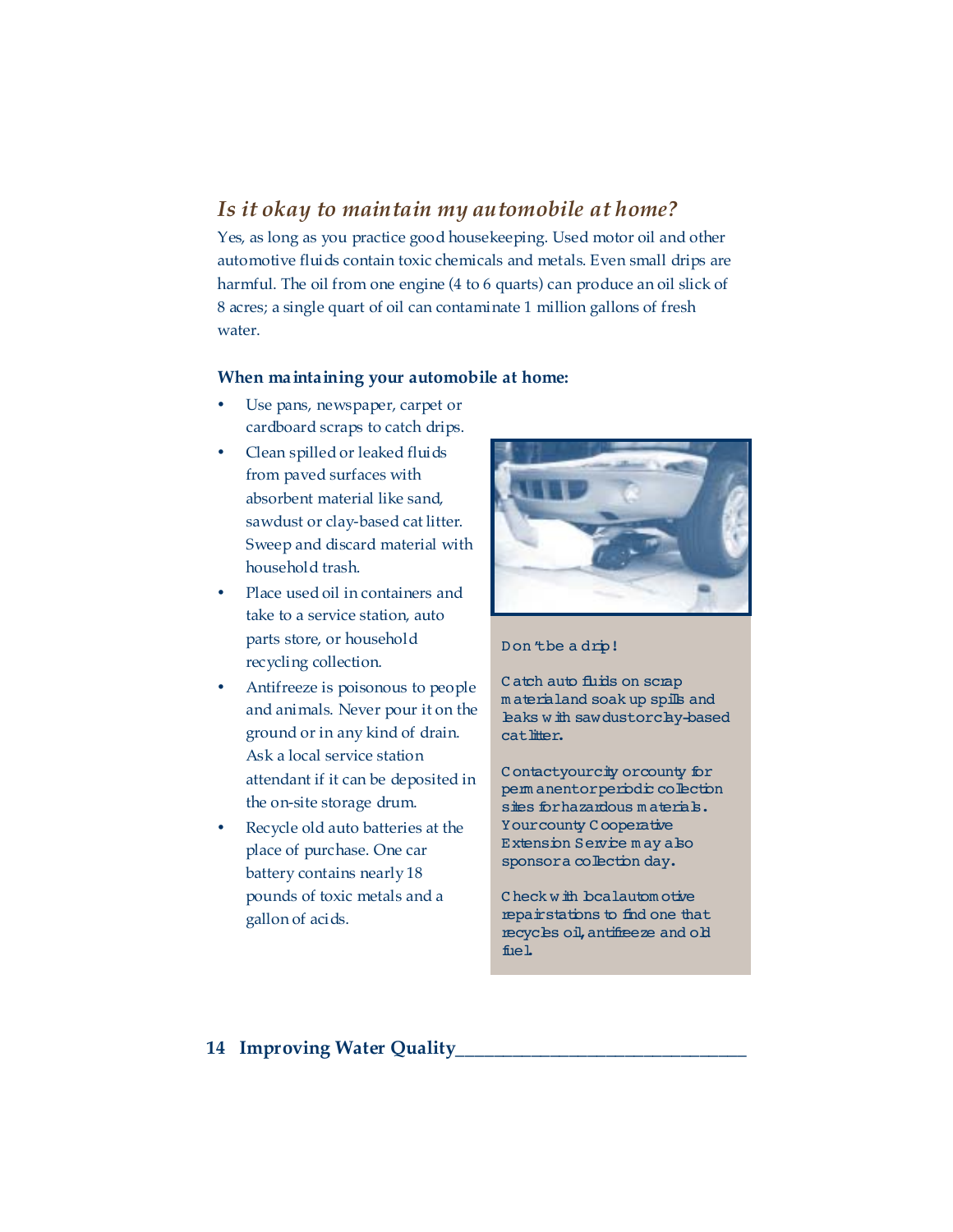# *Do I have an erosion problem on my property?*

Any erosion of your property is a problem. Soil and attached pollutants (like pesticides and fertilizer) that run off your landscape and your neighbors' property are harmful to surrounding waters. When you establish a lawn, till a garden or neglect to mulch or plant a cover crop in bare gardens, soil erodes and stormwater can carry this soil to a stream.

## **To prevent erosion:**

- Seed bare areas to establish a quick ground cover.
- Use appropriate best management practices for controlling sediment in construction areas. For more info, visit http: //www.dlr.enr.state.nc.us /erotechass.html.
- Apply a thick layer of leaves, wood chips or other mulch in barren spots.
- Re-grading or structural controls may be necessary if slopes are steep.

# *How should I deal with my pet's waste?*

Solid waste from pets contains disease-causing bacteria and nutrients that can run off your property.

- Collect droppings and dispose of them in a sanitary landfill or with your other household waste.
- Bury droppings away from water sources (contact your local health department for advice).
- Install a pet "septic system" available from some manufacturers.
- Consider purchasing a bag dispenser that attaches to a pet leash or scoop. Most pet stores carry these.
- Never leave pet droppings on streets or sidewalks.



Be sure to pick up after your pet. Petwaste **bft** on the lawn washes into your bcalstream s adding bacteria and pathogens.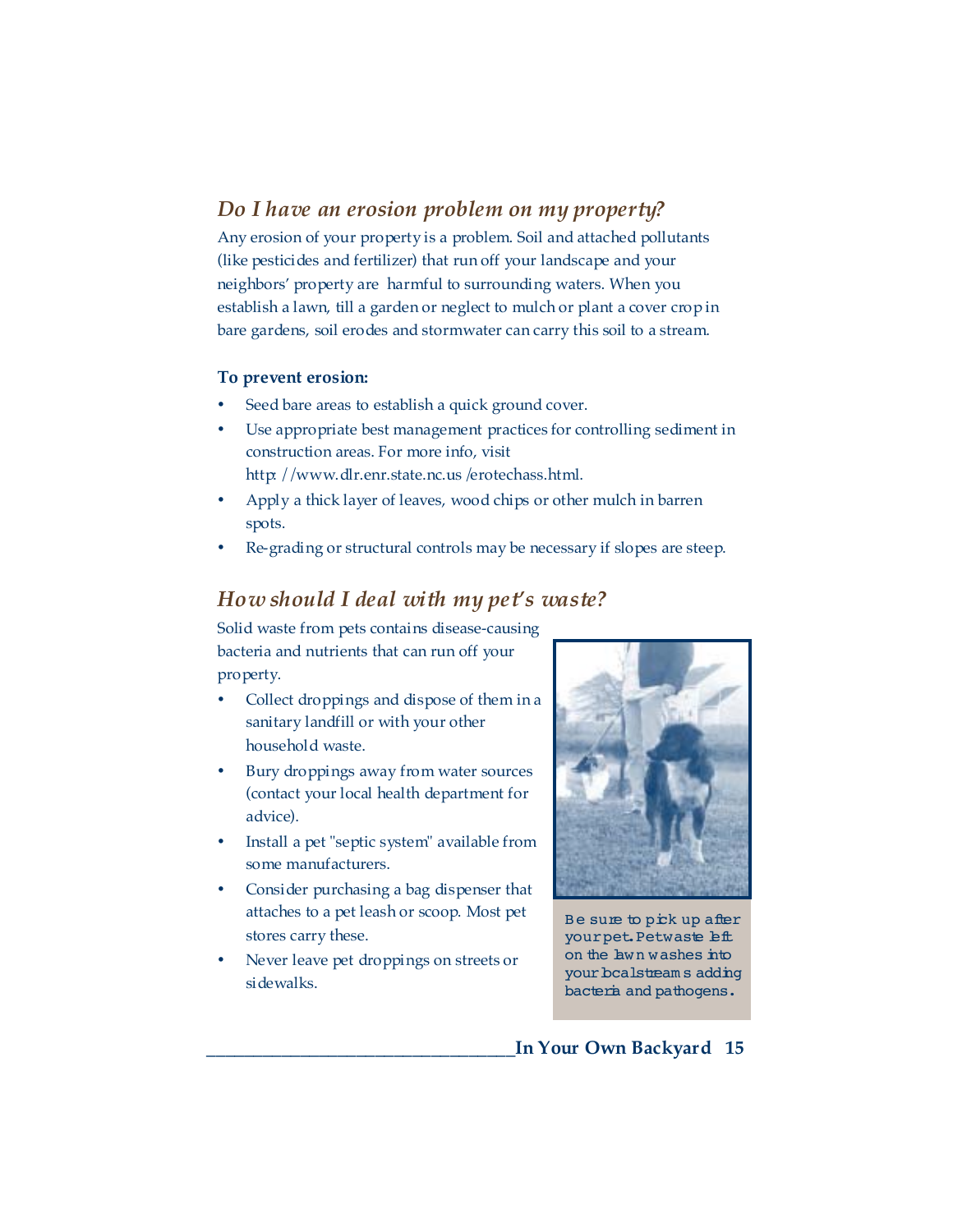# *Do I have hazardous materials that can degrade*

## *water quality?*

Hazardous household materials include products like oven cleaners, drain cleaners, floor and car waxes, gasoline, mothballs, paints, polishes and solvents. Products marked CAUTION are less toxic than those labeled WARNING. Products that are ignitable, toxic or corrosive are marked DANGER; highly toxic products are POISON. However, all can pose problems if they get into runoff. Follow these suggestions when handling hazardous substances:

- Rather than dumping old fuel, dilute it with new in a 1:5 ratio (Five gallons of new with every one gallon of old fuel).
- Dry paint cans and wrap in paper or plastic before throwing in trash. Better yet, take empty containers to a hazardous waste collection.
- Store all hazardous materials in a temperature-regulated, dry place, with lids securely in place.
- Never pour chemicals down the drain, in the toilet or on the ground.
- Use up or share products rather than throwing them away.
- Reuse solvents like turpentine and paint thinner.
- Read labels; know what you're buying and how to use it safely.



## Hazardous Waste Disposal

Some communities have specialcollection sites for hazardous waste disposalseparate from otherwaste disposalareas. Yourcounty's Cooperative Extension Service can help you learn how to safely dispose of leftoverchem icals or containers. Find your county's office athttp://www.ces.ncsu.edu/counties/.

# *Can I use salt or de-icing products to improve safety in the winter?*

De-icers contain salt or other chemicals that can pollute streams so remember these tips in the winter:

- Chip ice off pavement with a shovel.
- Limit use of de-icer products.
- Sweep up excess salt and return it to the container after ice melts.
- Use clay-based cat litter or small amounts of sand, never fertilizer.

# **16 Improving Water Quality\_\_\_\_\_\_\_\_\_\_\_\_\_\_\_\_\_\_\_\_\_\_\_\_\_\_\_\_\_\_\_**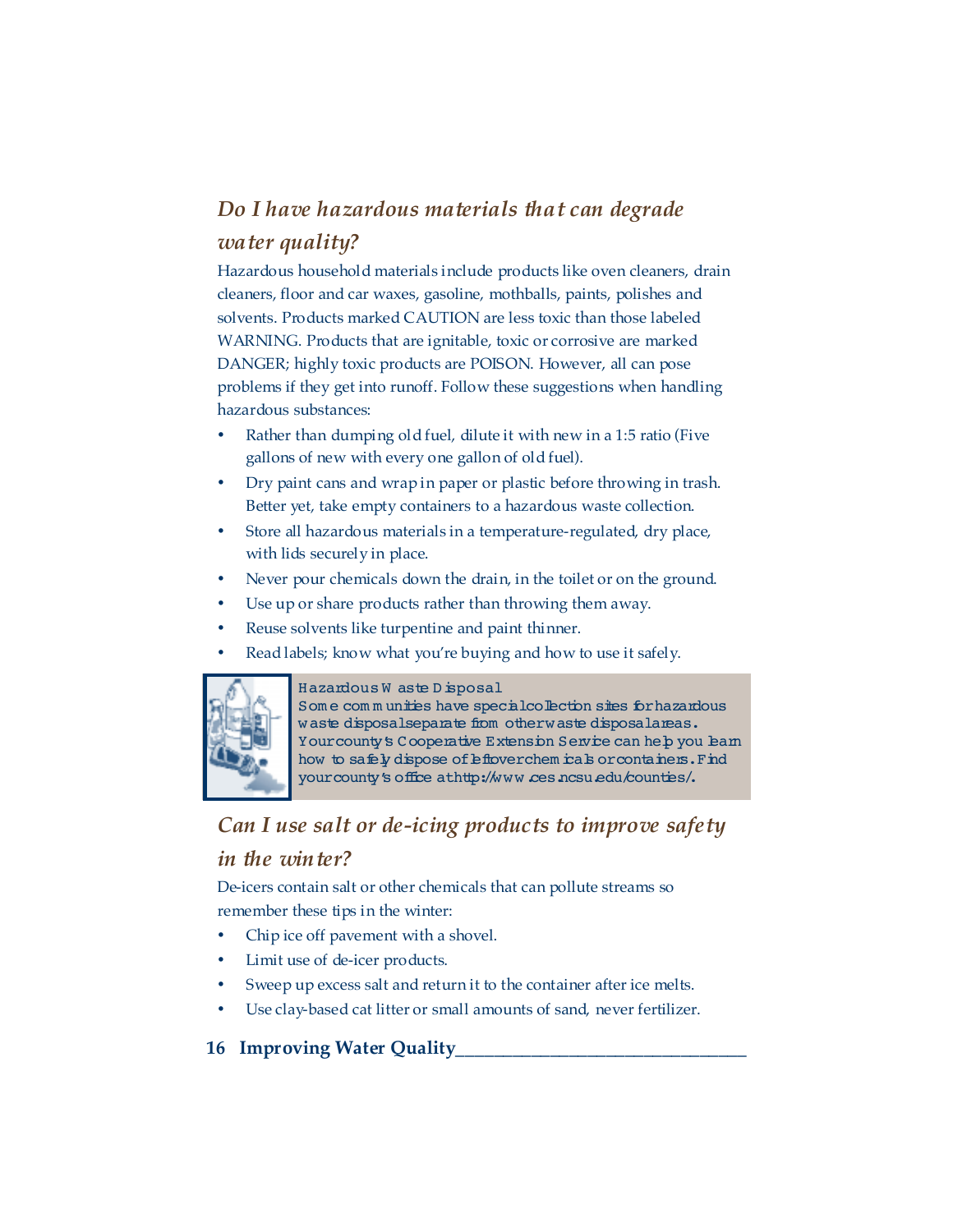# *How does my septic system work?*

Your drains and toilets send water to either a municipal wastewater treatment plant or to a home or community septic system. Half of all homes in North Carolina use a home septic system to treat wastewater. A conventional septic system has two parts: a septic tank and a drain field. The tank - usually made of concrete - collects, stores and treats solids. The drain field, made from pipes and gravel, allows liquid waste flowing out of the tank to filter through the soil, where it is further treated by the soils and microorganisms.

## *What do I need to know about my septic system?*

- Leaking or failing septic systems can contaminate groundwater, wells and nearby streams, endanger human health, and cause a foul odor. Signs of a malfunctioning system include backed-up water in drains or toilets, abnormally green vegetation over drain field, or soggy areas over the drain field.
- Septic systems must pass inspection before new homes will be supplied with electricity. You must receive a permit from your county health department before installing or repairing any septic system or expanding your residence.
- Home buyers should be aware of and make sure the septic system is operating properly as part of the purchase agreement. Septic system inspections are not required at the time of re-sale.
- Locate septic systems at least 100 feet from your well and allow access for maintenance and repair. Minimum setbacks are listed in the state rules.
- Know the location, age, size and condition of your system.
- Most systems require periodic maintenance.

Stop Septic Failures! This leaking septic system is a threatto the health of its watershed as sewage puddles on the lawn and is carried away with storm water nunoff. You can help stop septic system failure and protectwaterquality!Call1-800-9SEW AGE fortechnicalassistance orto reportstraightpipes (non-perm itted structure which carries waste directly into surface waters) and septic system failures.

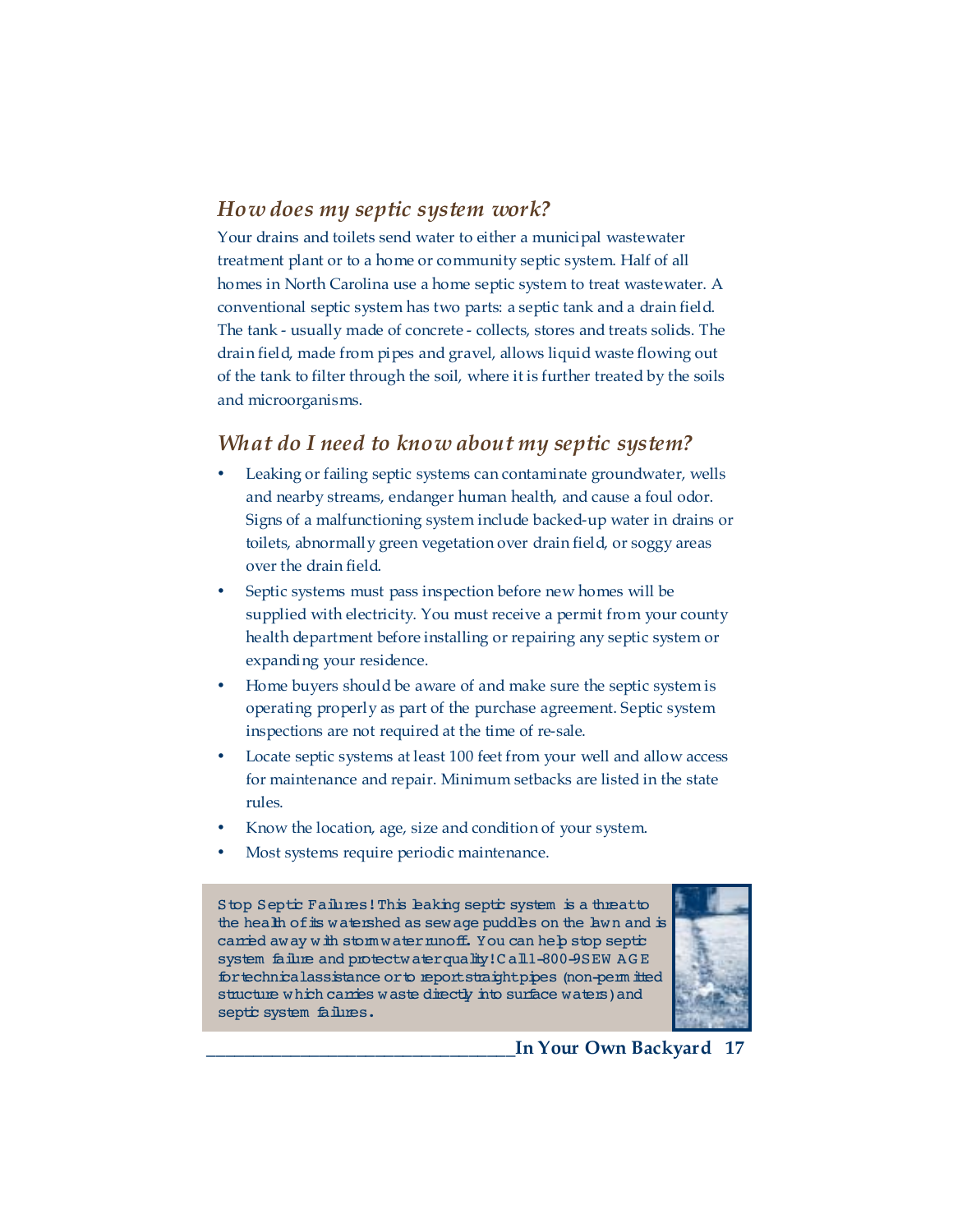1.W astewater from your to ibts, sinks,and washing machine flow from your house into the septic tank.

2.In a properly m a *inta* ined tank, the wastewater separates into a sludge hyerof solids atthe bottom ofthe tank while qrease and fats fbatto the top in a scum layer with liquids in between.Bacteria in the septic tank start the process ofbreaking down the waste before  $\pm$ reaches the drain field for further processing.

Where does your w astew atergo?

Hom e Septic System



Septic Tank



3. After baving the septic tank,waste m oves into the drain field, which is a collection ofunderground  $\operatorname{perf\!o}$  at the pipes and gravel. by organisms in Here its bwly percolates into the soil. the soilbebw. 4.W hen the waste filters through the drain field it is purified

Drain Field



Leam m ore aboutyour septic system from : North Carolina Cooperative Extension*, Septic System Owner's Guide* 

http://ces.soil.ncsu.edu/soilscience/publications/Soilfacts/AG -439-22/ North Carolina Hom e\*A\*Syst,*Improving Septic Systems*  http://ces.soil.ncsu.edu/soilscience/publications/farm assist/hom eassist/ Septic/ NC DENR-DEH,O nsite W astewaterSection

Inform ation on rules, m a intenance, and innovative system s. http://www.deh.enr.state.nc.us/oww/index.htm US EPA Im ages

## **18 Improving Water Quality**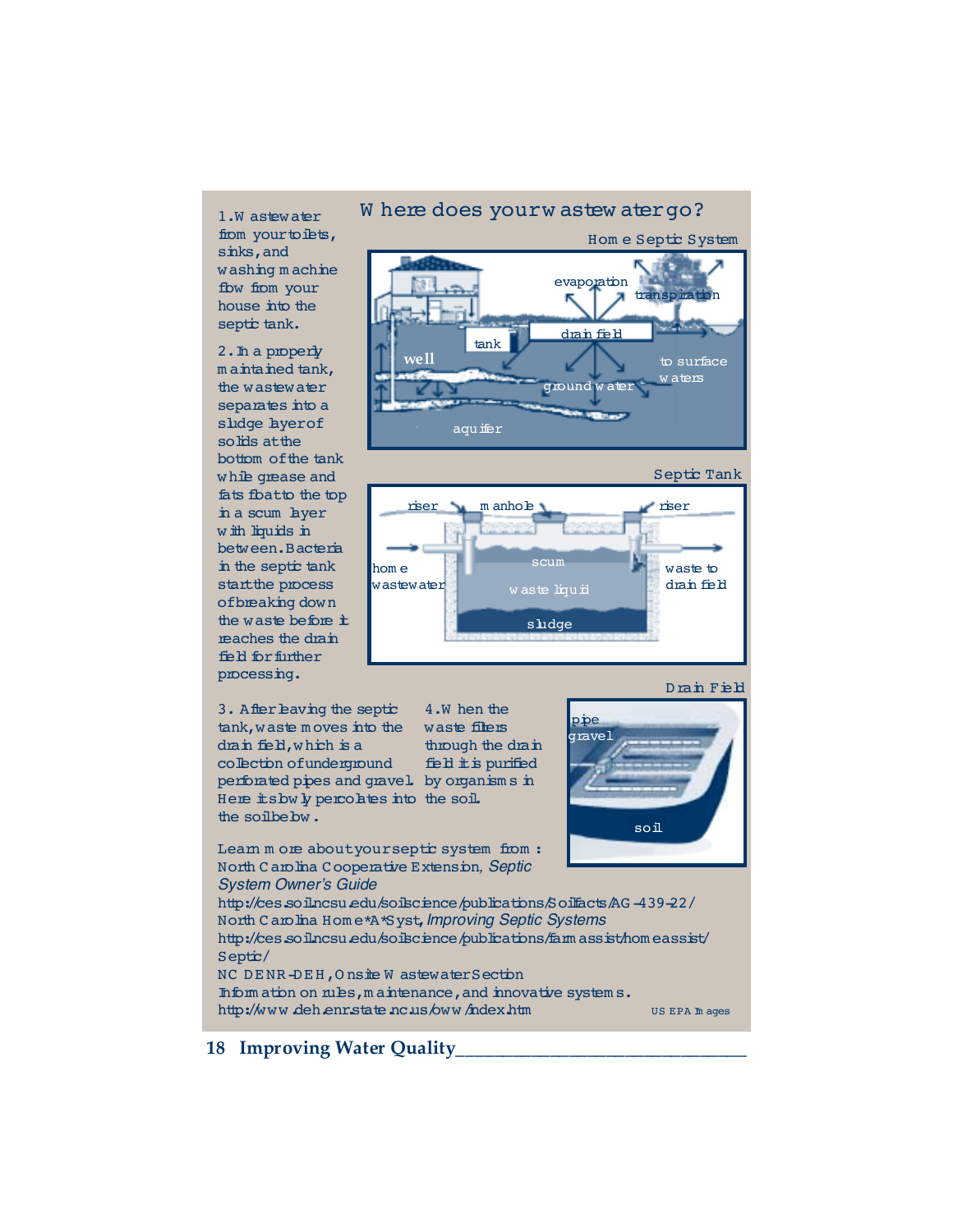# *How do I maintain my septic system?*

- Have solids pumped from tank every three to five years. Maintenance schedules may vary according to the size of your tank and number of users. Additives for septic systems to "clean, repair or rejuvenate, etc." have limited benefit and do not replace proper maintenance.
- Keep the soil over the drain field covered with grass or other shallowrooted plants to prevent erosion. Deep roots can clog systems.
- Don't drive on or compact the soil above drain fields.
- Flush only toilet paper, human and pet wastes in toilets.
- Fix leaky pipes and dripping faucets.
- Avoid excessive water use, it will overload the system.
- Don't use toilet cleaners that hang in toilet tank. Keep bleach, solvents or other harmful chemicals out of drains and toilets. All of these products can destroy beneficial bacteria that help cleanse your sewage. They can also contaminate groundwater.
- Keep grease and oil (and their residues) out of the drain.
- Don't use a garbage disposal in your sink.



Wait! Don 'tpour that grease down the sink!

G rease and oilcan harm the "good"bacteria in your septic system .W ithout the "good"bacteria yoursystem m ay be susceptible to backups and otherproblem s. Phce oiland grease in a can orothercontainerand dispose in household trash.



### Notin M y Septic System !

System C bggers: Diapers, cat litter, cigarette filters, coffee grounds, grease, fem inine hygiene products, etc.

"G ood" Bacteria Killers: Household chem icals, gasoline, oil, pesticides, antifreeze, paint, bleach, etc.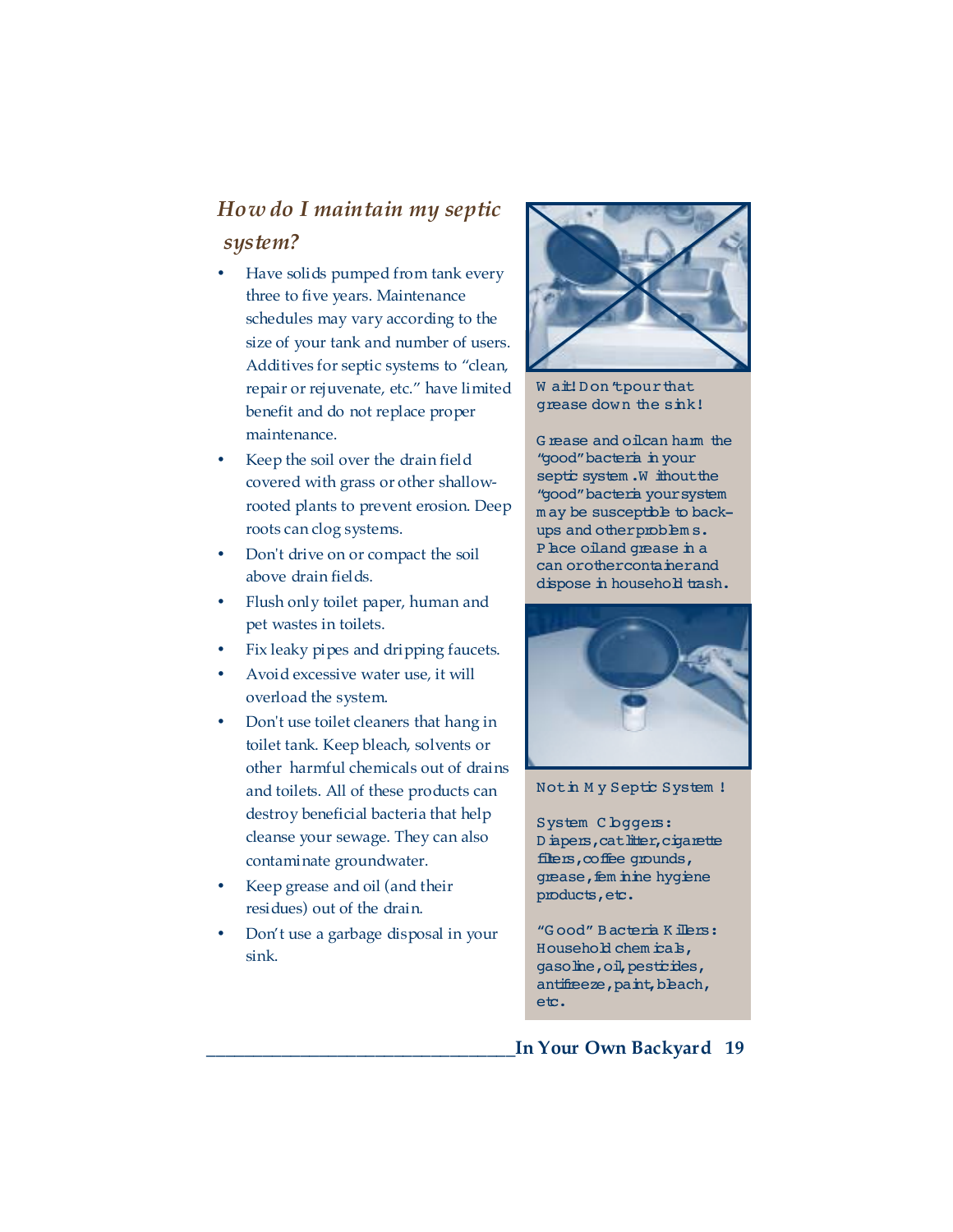# *I am ready to start improving water quality at*

You are the key to protecting North Carolina's water quality. When you and your family incorporate strategies listed in this brochure to reduce the amount of runoff leaving your home and reduce the amount of pollutants picked up by runoff you will improve the health of your water and that of your watershed neighbors. There are many state, federal, and non-profit organizations ready to help you create a water-wise household. Contact them for further information and assistance.

#### **NC Department of Environment and Natural Resources**

There are seven regional offices of the Department of Environment and Natural Resources. Contact the closest regional office for information specific to your community:

## **Mooresville Regional Office**

919 North Main Street Mooresville, NC 28115 (Courier 09-08-06) 704/663-1699

#### **Winston-Salem Regional Office**

585 Waughtown Street Winston-Salem, NC 27107 (Courier 13-15-01) 336/771-4600

#### **Washington Regional Office**

943 Washington Square Mall Washington, NC 27889 (Courier 16-04-01) 252/946-6481

#### **Wilmington Regional Office**

127 Cardinal Drive Extension Wilmington, NC 28405 (Courier 04-16-33) 910/395-3900

#### **Asheville Regional Office**

2090 US Highway 70 Swannanoa, NC, 28778 (Courier 12-59-01) 828/296-4500

### **Fayetteville Regional Office**

Systel Building, 225 Green St., Suite 714 Fayetteville, NC 28301-5094 (Courier 1456-25)<br>010 / 106-1541 910/486-1541

## **Raleigh Regional Office**

1628 Mail Service Center Raleigh, NC 27699-1628 3800 Barrett Drive Raleigh, NC 27611 (Courier 52-01-00) 919/571-4700

## **20 Improving Water Quality\_\_\_\_\_\_\_\_\_\_\_\_\_\_\_\_\_\_\_\_\_\_\_\_\_\_\_\_\_\_\_**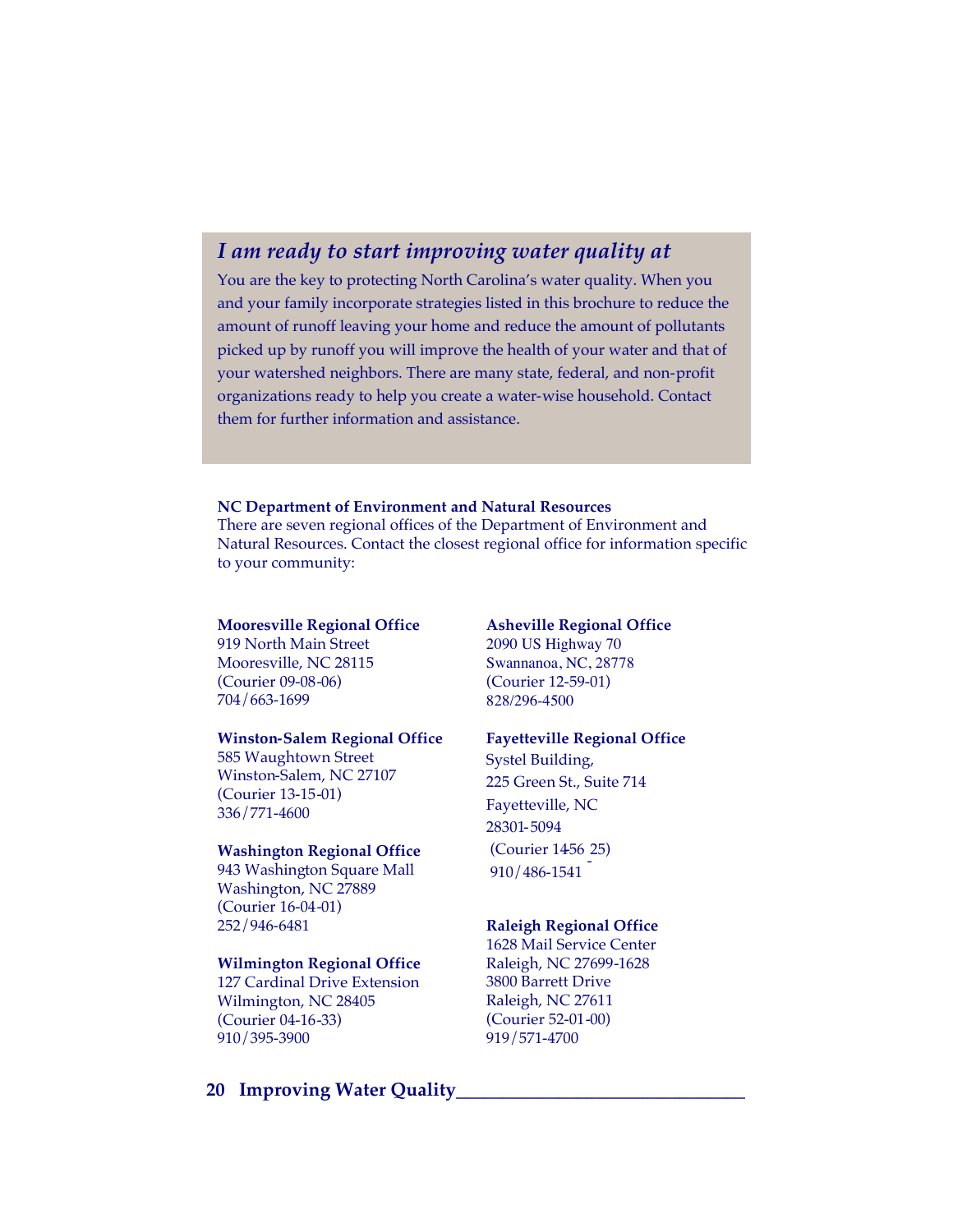# **More Resources for Improving Water Quality at Home**

#### **NC Home\*A\*Syst**

*Environmental Stewardship for Homeowners*  http: //ces.soil.ncsu.edu/soilscience /publications /farmassist /homeassist

#### **NC Cooperative Extension Service**

http://www.soil.ncsu.edu/extension/pubs.php http: //www.ces.ncsu.edu/depts /hort /consumer / Websites include these and other homeowner water quality and horticulture publications: *Improving Storage and Handling of Hazardous Waste Improving Lawn Care and Gardening Stormwater Management for Homeowners Wa ter Quality and Home Lawn Care Managing Lawns and Gardens to Protect Water Quality* 

#### **WRAL-TV and the N.C. Coastal Federation**, October 1998

*Sound Advice: How To Live in Harmony with our Coast*  WRAL, PO Box 12000, Raleigh, NC 27605.

#### **South Carolina Department of Health and Environmental Control**, Clemson

University Cooperative Extension Service (SC Home\* A\*Syst) *An Environmental Risk-Assessment Guide for Protecting Water Quality* 

#### **Western North Carolina Tomorrow. Western Carolina University**

*A Mountain Home Guide. Buying Mountain Property, Building a Mountain Home: Nine Factors to Consider* http: //www.wnct.org/mtnguide.pdf

#### **The Oregon Environmental Council**, March 1999 *Fifty Wa ys to Love Your River*

### **Maryland Coastal Bays Program**, May 2001

*Homeowner's Guide to the Coastal Bays*  http: //www.mdcoastalbays.org.